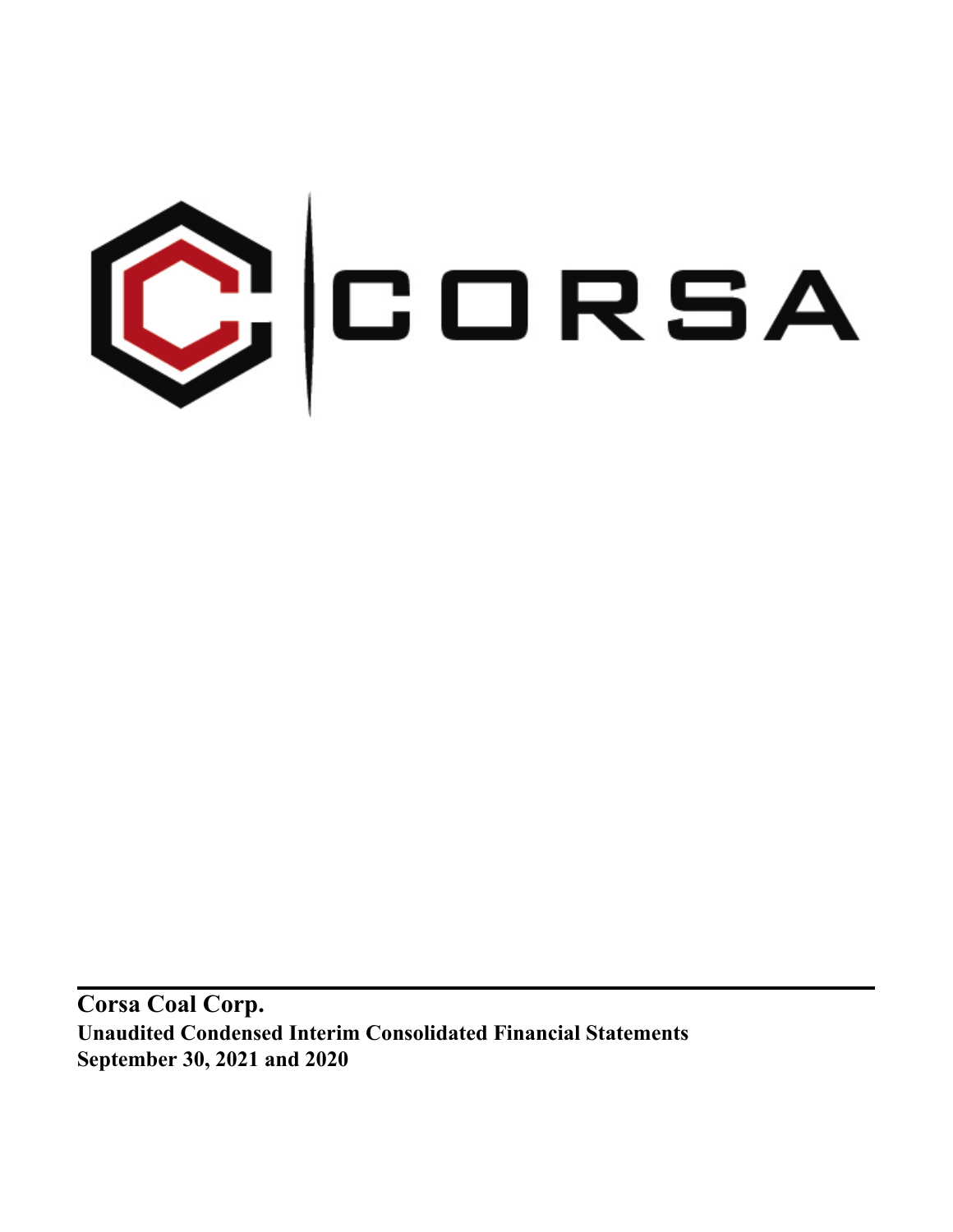# **Corsa Coal Corp. Unaudited Condensed Interim Consolidated Balance Sheets Expressed in United States dollars, tabular amounts in thousands**

| <b>Assets</b>                                                 |                          | September 30,<br>2021 |                 | December 31,<br>2020 |
|---------------------------------------------------------------|--------------------------|-----------------------|-----------------|----------------------|
| Cash                                                          | $\overline{\mathcal{S}}$ | 17,357                | $\overline{\$}$ | 24,480               |
| Accounts receivable (note 3)                                  |                          | 16,524                |                 | 5,442                |
| Prepaid expenses and other current assets                     |                          | 1,660                 |                 | 3,443                |
| Inventories (note 4)                                          |                          | 8,253                 |                 | 9,149                |
| <b>Current Assets</b>                                         |                          | 43,794                |                 | 42,514               |
| Restricted cash and investments (note 5)                      |                          | 41,585                |                 | 39,420               |
| Advance royalties and other assets                            |                          | 3,066                 |                 | 2,798                |
| Property, plant and equipment, net (note 6)                   |                          | 118,101               |                 | 125,420              |
| <b>Total Assets</b>                                           | $\mathbb S$              | 206,546               | $\mathbb{S}$    | 210,152              |
| <b>Liabilities</b>                                            |                          |                       |                 |                      |
| Accounts payable and accrued liabilities (note 7)             | \$                       | 15,393                | \$              | 9,940                |
| Lease liabilities – current (note $8$ )                       |                          | 1,342                 |                 | 1,409                |
| Loans payable, net – current (note 9)                         |                          | 3,204                 |                 | 4,142                |
| Paycheck Protection Program Ioan payable – current (note 9)   |                          |                       |                 | 654                  |
| Other liabilities – current (note $10$ )                      |                          | 1,096                 |                 | 1,625                |
| Reclamation and water treatment provision (note 11)           |                          | 2,646                 |                 | 2,646                |
| <b>Current Liabilities</b>                                    |                          | 23,681                |                 | 20,416               |
| Revolving Credit Facility (note 9)                            |                          |                       |                 |                      |
| Loans payable, $net - long-term (note 9)$                     |                          | 26,717                |                 | 28,446               |
| Paycheck Protection Program loan payable – long-term (note 9) |                          |                       |                 | 472                  |
| Lease liabilities $-$ long-term (note 8)                      |                          | 2,178                 |                 | 2,772                |
| Other liabilities - long-term (note 10)                       |                          | 5,052                 |                 | 5,466                |
| Reclamation and water treatment provision (note 11)           |                          | 62,422                |                 | 64,863               |
| <b>Total Liabilities</b>                                      |                          | 120,050               |                 | 122,435              |
| <b>Equity</b>                                                 |                          |                       |                 |                      |
| Share capital (note 12)                                       |                          | 225,091               |                 | 180,130              |
| Contributed surplus                                           |                          | 210                   |                 | 341                  |
| Accumulated deficit                                           |                          | (138, 805)            |                 | (137, 856)           |
| <b>Total Shareholders' Equity</b>                             |                          | 86,496                |                 | 42,615               |
| Non-controlling interest                                      |                          |                       |                 | 45,102               |
| <b>Total Equity</b>                                           |                          | 86,496                |                 | 87,717               |
| <b>Total Liabilities and Equity</b>                           | $\overline{\$}$          | 206,546               | \$              | 210,152              |

Commitments and Contingencies (note 23)

*The accompanying notes are an integral part of these unaudited condensed interim consolidated financial statements.*

Approved by the Board of Directors:

*/s/ Robert C. Sturdivant /s/ Alan M. De'Ath* 

Robert C. Sturdivant, Director Alan M. De'Ath, Director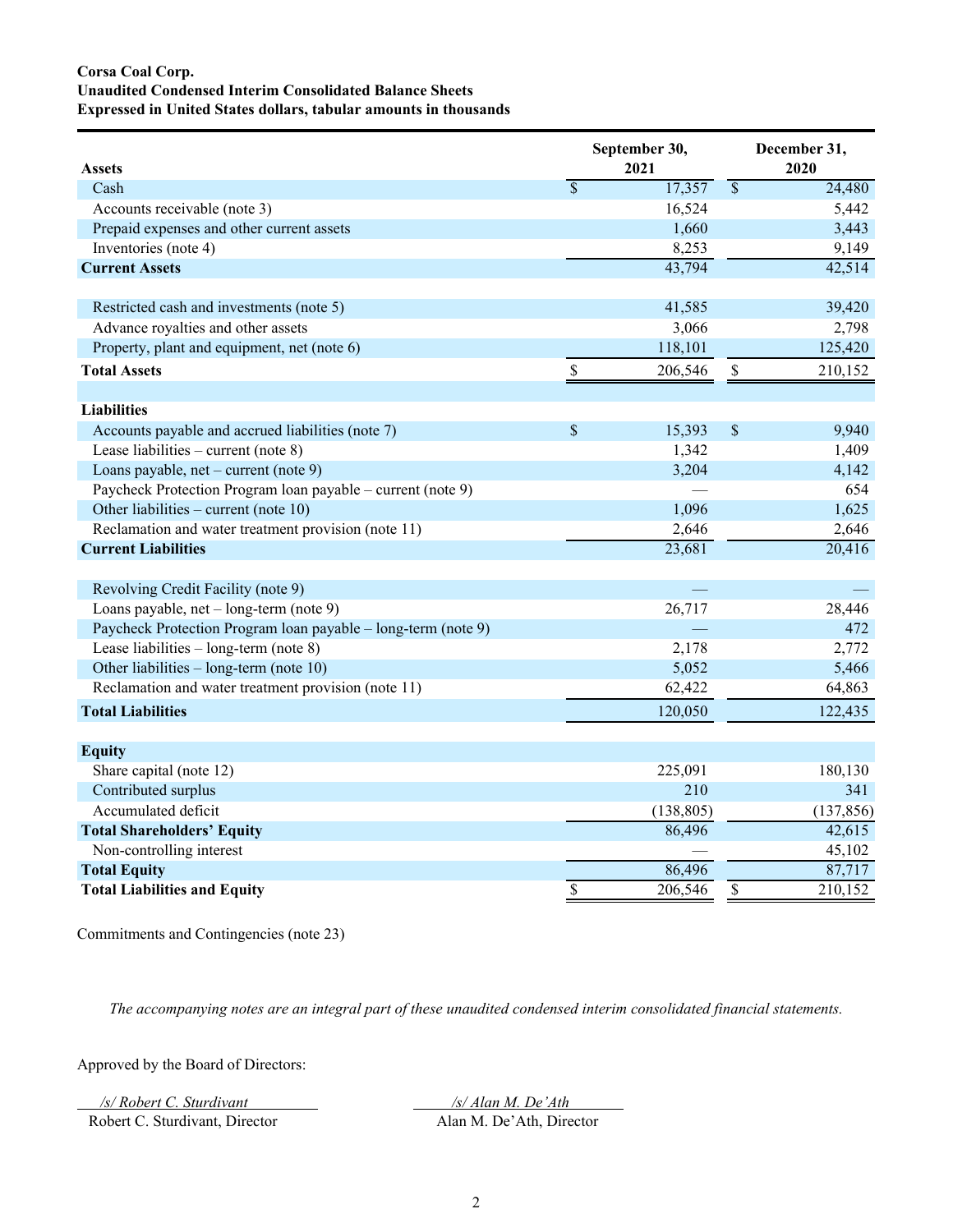# **Corsa Coal Corp.**

**Unaudited Condensed Interim Consolidated Statements of Operations and Comprehensive Income (Loss) Expressed in United States dollars, tabular amounts in thousands except for per share amounts**

|                                                               |                           | For the three months ended<br>September 30, |               |                |                           | For the nine months ended<br>September 30, |            |  |  |
|---------------------------------------------------------------|---------------------------|---------------------------------------------|---------------|----------------|---------------------------|--------------------------------------------|------------|--|--|
|                                                               |                           | 2021                                        |               | 2020           |                           | 2021                                       | 2020       |  |  |
| Revenue (note 13)                                             | $\mathbf{\hat{S}}$        | 36,380 \$                                   |               | 23,586 \$      |                           | 91,425 \$                                  | 111,651    |  |  |
| Cost of sales (note 14)                                       |                           | (35, 448)                                   |               | (32,004)       |                           | (92, 238)                                  | (117,502)  |  |  |
| Cost of sales - asset impairment (note 14)                    |                           |                                             |               |                |                           |                                            | (41, 684)  |  |  |
| Total cost of sales                                           |                           | (35, 448)                                   |               | (32,004)       |                           | (92, 238)                                  | (159, 186) |  |  |
| Gross income (loss)                                           |                           | 932                                         |               | (8, 418)       |                           | (813)                                      | (47, 535)  |  |  |
|                                                               |                           |                                             |               |                |                           |                                            |            |  |  |
| Selling, general and administrative expense (notes 15 and 16) |                           | (2,293)                                     |               | (2,507)        |                           | (6, 523)                                   | (7,060)    |  |  |
| <b>Loss from operations</b>                                   |                           | (1,361)                                     |               | (10, 925)      |                           | (7, 336)                                   | (54, 595)  |  |  |
|                                                               |                           |                                             |               |                |                           |                                            |            |  |  |
| Finance expense (note 17)                                     |                           | (1,522)                                     |               | (117)          |                           | (4,252)                                    | (4,076)    |  |  |
| Finance income (note 17)                                      |                           | (159)                                       |               | $\overline{c}$ |                           | 1,323                                      | 26         |  |  |
| Other income, net (note 18)                                   |                           | 3,975                                       |               | 7,461          |                           | 8,918                                      | 8,053      |  |  |
| Income (loss) before tax                                      |                           | 933                                         |               | (3,579)        |                           | (1, 347)                                   | (50, 592)  |  |  |
|                                                               |                           |                                             |               |                |                           |                                            |            |  |  |
| Current income tax expense                                    |                           |                                             |               |                |                           |                                            | 89         |  |  |
| Deferred income tax expense                                   |                           |                                             |               |                |                           |                                            |            |  |  |
| Provision for income taxes                                    |                           |                                             |               |                |                           |                                            | 89         |  |  |
|                                                               |                           |                                             |               |                |                           |                                            |            |  |  |
| Net and comprehensive income (loss)                           | <sup>S</sup>              | 933                                         | $\mathcal{S}$ | $(3,579)$ \$   |                           | $(1,347)$ \$                               | (50, 681)  |  |  |
|                                                               |                           |                                             |               |                |                           |                                            |            |  |  |
| Attributable to:                                              |                           |                                             |               |                |                           |                                            |            |  |  |
| Shareholders                                                  | $\mathbb{S}$              | 933                                         | \$            | (3,590)        | -\$                       | $(1,206)$ \$                               | (44, 129)  |  |  |
| Non-controlling interest                                      | $\mathcal{S}$             |                                             | \$            | 11             | $\boldsymbol{\mathsf{S}}$ | $(141)$ \$                                 | (6, 552)   |  |  |
|                                                               |                           |                                             |               |                |                           |                                            |            |  |  |
| Basic earnings (loss) per share (note 19)                     | $\boldsymbol{\mathsf{S}}$ | 0.01                                        | \$            | $(0.04)$ \$    |                           | $(0.01)$ \$                                | (0.47)     |  |  |
|                                                               |                           |                                             |               |                |                           |                                            |            |  |  |
| Diluted earnings (loss) per share (note 19)                   | \$                        | 0.01                                        | \$            | $(0.04)$ \$    |                           | $(0.01)$ \$                                | (0.47)     |  |  |

*The accompanying notes are an integral part of these unaudited condensed interim consolidated financial statements.*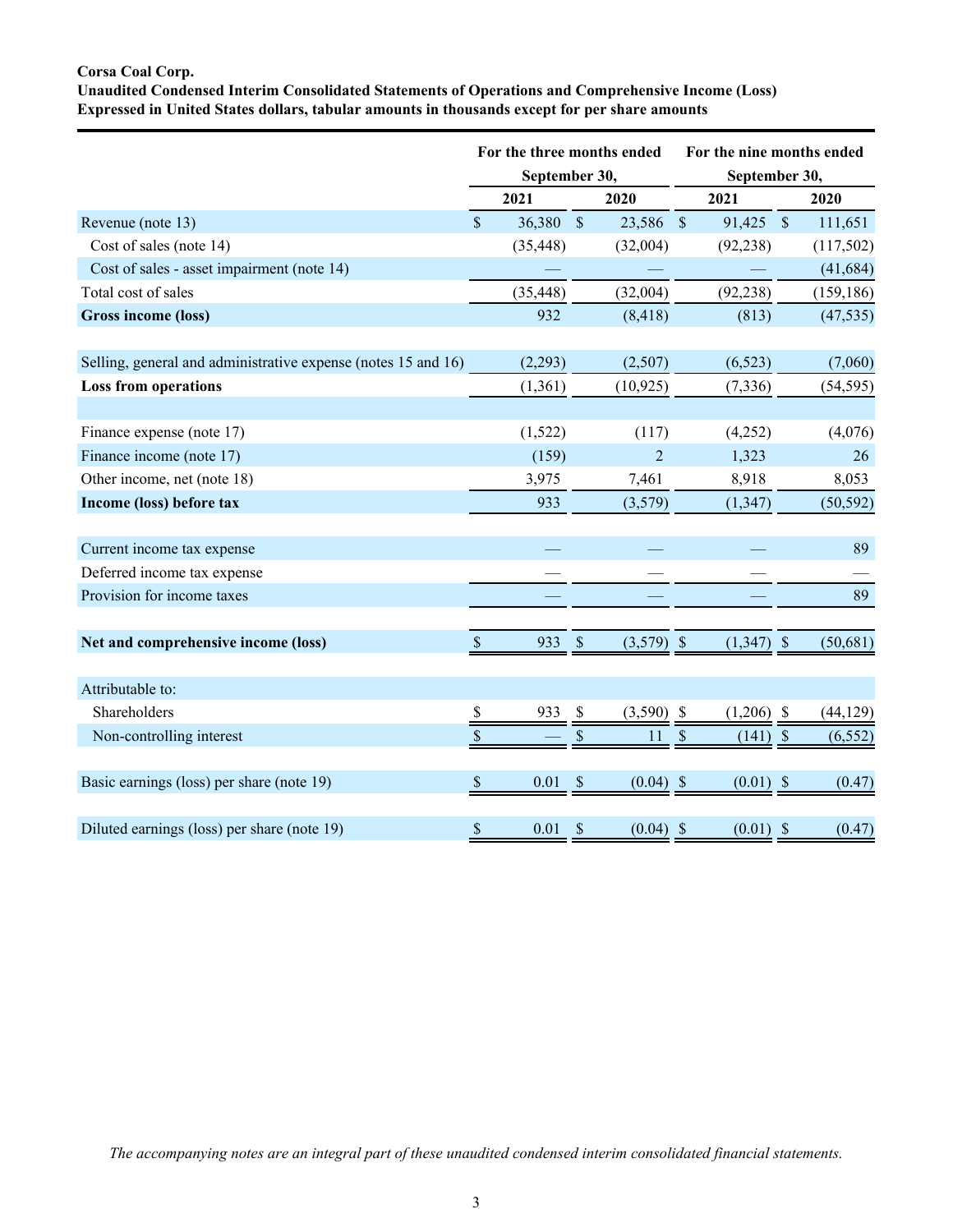# **Corsa Coal Corp. Unaudited Condensed Interim Consolidated Statements of Changes in Shareholders' Equity Expressed in United States dollars, tabular amounts in thousands**

|                                                  |               |     |              | For the nine months ended September 30, 2021 |   |                |    |             |     |               |
|--------------------------------------------------|---------------|-----|--------------|----------------------------------------------|---|----------------|----|-------------|-----|---------------|
|                                                  | <b>Number</b> |     |              |                                              |   |                |    |             |     |               |
|                                                  | of Corsa      |     |              |                                              |   |                |    |             |     |               |
|                                                  | Common        |     |              |                                              |   |                |    | Non-        |     |               |
|                                                  | <b>Shares</b> |     | <b>Share</b> | <b>Contributed</b>                           |   | Accumulated    |    | Controlling |     | <b>Total</b>  |
|                                                  | (000's)       |     | Capital      | <b>Surplus</b>                               |   | <b>Deficit</b> |    | Interest    |     | <b>Equity</b> |
| <b>Balance - January 1, 2021</b>                 | 94,759        | \$. | 180,130      | \$<br>341                                    | S | (137, 856)     | \$ | 45,102      | \$. | 87,717        |
| Stock-based compensation<br>expense (note $16$ ) |               |     |              | 126                                          |   |                |    |             |     | 126           |
| Stock option expiration/forfeiture               |               |     |              | (257)                                        |   | 257            |    |             |     |               |
| Redeemable unit redemption<br>(note 12)          | 8,516         |     | 44,961       |                                              |   |                |    | (44,961)    |     |               |
| Net and comprehensive loss                       |               |     |              |                                              |   | (1,206)        |    | (141)       |     | (1, 347)      |
| <b>Balance - September 30, 2021</b>              | 103,275       |     | 225,091      | 210                                          | S | (138, 805)     | S  |             | \$. | 86,496        |

|                                                  |               |   |              |   |                |   | For the nine months ended September 30, 2020 |   |                 |               |              |
|--------------------------------------------------|---------------|---|--------------|---|----------------|---|----------------------------------------------|---|-----------------|---------------|--------------|
|                                                  | <b>Number</b> |   |              |   |                |   |                                              |   |                 |               |              |
|                                                  | of Corsa      |   |              |   |                |   |                                              |   |                 |               |              |
|                                                  | Common        |   |              |   |                |   |                                              |   | Non-            |               |              |
|                                                  | <b>Shares</b> |   | <b>Share</b> |   | Contributed    |   | Accumulated                                  |   | Controlling     |               | <b>Total</b> |
|                                                  | (000's)       |   | Capital      |   | <b>Surplus</b> |   | <b>Deficit</b>                               |   | <b>Interest</b> | <b>Equity</b> |              |
| Balance - January 1, 2020                        | 94,759        | S | 180,130      | S | 988            | S | (82,063)                                     | S | 52,103          | S             | 151,158      |
| Stock-based compensation<br>expense (note $16$ ) |               |   |              |   | 296            |   |                                              |   |                 |               | 296          |
| Stock option expiration/forfeiture               |               |   |              |   | (186)          |   | 186                                          |   |                 |               |              |
| Net and comprehensive loss                       |               |   |              |   |                |   | (44, 129)                                    |   | (6, 552)        |               | (50, 681)    |
| Balance - September 30, 2020                     | 94,759        |   | 180,130      |   | 1,098          |   | (126,006)                                    |   | 45,551          |               | 100,773      |

*The accompanying notes are an integral part of these unaudited condensed interim consolidated financial statements.*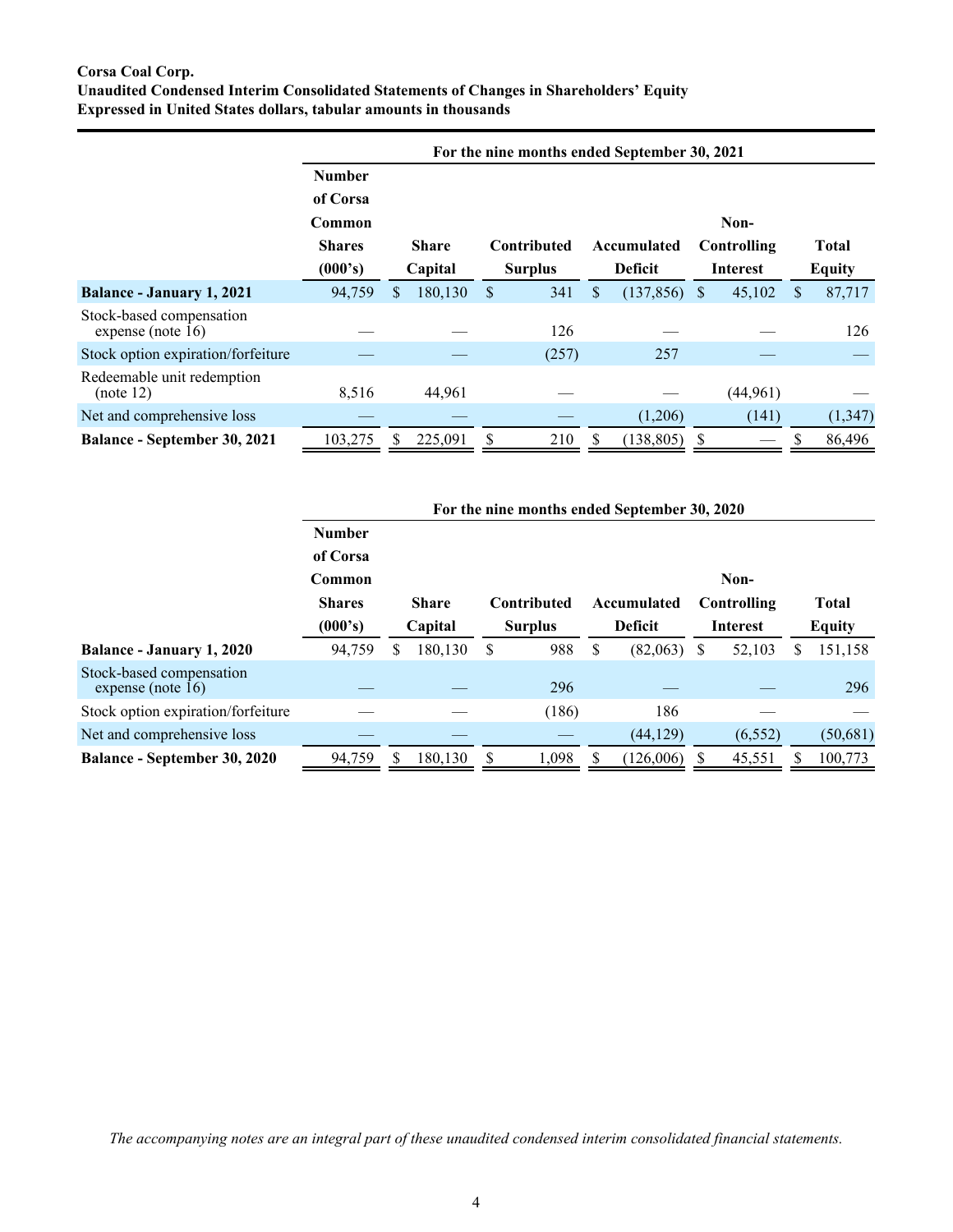# **Corsa Coal Corp. Unaudited Condensed Interim Consolidated Statements of Cash Flows Expressed in United States dollars, tabular amounts in thousands**

|                                                                     | For the three months ended |              | For the nine months ended |          |  |  |  |  |
|---------------------------------------------------------------------|----------------------------|--------------|---------------------------|----------|--|--|--|--|
|                                                                     | September 30,              |              | September 30,             |          |  |  |  |  |
|                                                                     | 2021                       | 2020         | 2021                      | 2020     |  |  |  |  |
| <b>Operating Activities</b>                                         |                            |              |                           |          |  |  |  |  |
| Net and comprehensive income (loss)                                 | 933                        | $(3,579)$ \$ | $(1,347)$ \$              | (50,681) |  |  |  |  |
| Items not affecting cash:                                           |                            |              |                           |          |  |  |  |  |
| PPP grant income (note 9)                                           | (1, 126)                   | (7,227)      | (1, 126)                  | (7,227)  |  |  |  |  |
| Amortization                                                        | 4,670                      | 4,966        | 12,726                    | 16,490   |  |  |  |  |
| Stock-based compensation expense (note 16)                          | 47                         | 131          | 126                       | 296      |  |  |  |  |
| Non-cash finance expense (income)                                   | 609                        | (805)        | 49                        | 1,316    |  |  |  |  |
| Asset impairment (note 6)                                           |                            |              |                           | 41,684   |  |  |  |  |
| Change in estimate of reclamation provision                         |                            |              |                           | 278      |  |  |  |  |
| Write-off of advance royalties and other assets                     |                            | 65           |                           | 484      |  |  |  |  |
| Other non-cash operating expense                                    | 549                        | 725          | 549                       | 1,004    |  |  |  |  |
| Cash spent on reclamation and water treatment activities (note 11)  | (1, 189)                   | (781)        | (2,927)                   | (2,573)  |  |  |  |  |
| Changes in working capital balances related to operations (note 20) | (262)                      | (3,822)      | (5,074)                   | 9,811    |  |  |  |  |
| Cash provided by (used in) operating activities                     | 4,231                      | (10, 327)    | 2,976                     | 10,882   |  |  |  |  |
|                                                                     |                            |              |                           |          |  |  |  |  |
| <b>Investing Activities</b>                                         |                            |              |                           |          |  |  |  |  |
| Restricted cash and investments                                     | (576)                      | (620)        | (2,661)                   | (2,824)  |  |  |  |  |
| Restricted cash and investments released                            |                            |              | 519                       | 935      |  |  |  |  |
| Advance royalties and other assets                                  | (105)                      | (123)        | (350)                     | (426)    |  |  |  |  |
| Proceeds from sale of assets                                        | 86                         |              | 229                       |          |  |  |  |  |
| Property, plant and equipment additions                             | (1,664)                    | (177)        | (3,391)                   | (1,203)  |  |  |  |  |
| Cash used in investing activities                                   | (2,259)                    | (920)        | (5,654)                   | (3,518)  |  |  |  |  |
|                                                                     |                            |              |                           |          |  |  |  |  |
| <b>Financing Activities</b>                                         |                            |              |                           |          |  |  |  |  |
| Proceeds from Revolving Credit Facility borrowings                  |                            |              |                           | 59,011   |  |  |  |  |
| Repayments of Revolving Credit Facility borrowings                  |                            |              |                           | (73,500) |  |  |  |  |
| Proceeds from Paycheck Protection Program borrowings                |                            |              |                           | 8,353    |  |  |  |  |
| Repayment of loan payable                                           | (760)                      | (661)        | (3,396)                   | (1,933)  |  |  |  |  |
| Repayment of notes payable                                          |                            |              |                           | (7)      |  |  |  |  |
| Repayment of lease liabilities                                      | (363)                      | (305)        | (1,049)                   | (796)    |  |  |  |  |
| Cash used in financing activities                                   | (1, 123)                   | (966)        | (4, 445)                  | (8, 872) |  |  |  |  |
|                                                                     |                            |              |                           |          |  |  |  |  |
| Net increase (decrease) in cash for the period                      | 849                        | (12, 213)    | (7, 123)                  | (1,508)  |  |  |  |  |
| Cash, beginning of period                                           | 16,508                     | 15,001       | 24,480                    | 4,296    |  |  |  |  |
| Cash, end of period                                                 | $\mathbb S$<br>17,357 \$   | 2,788        | $\sqrt{S}$<br>17,357 \$   | 2,788    |  |  |  |  |

Supplemental disclosure (note 20)

*The accompanying notes are an integral part of these unaudited condensed interim consolidated financial statements.*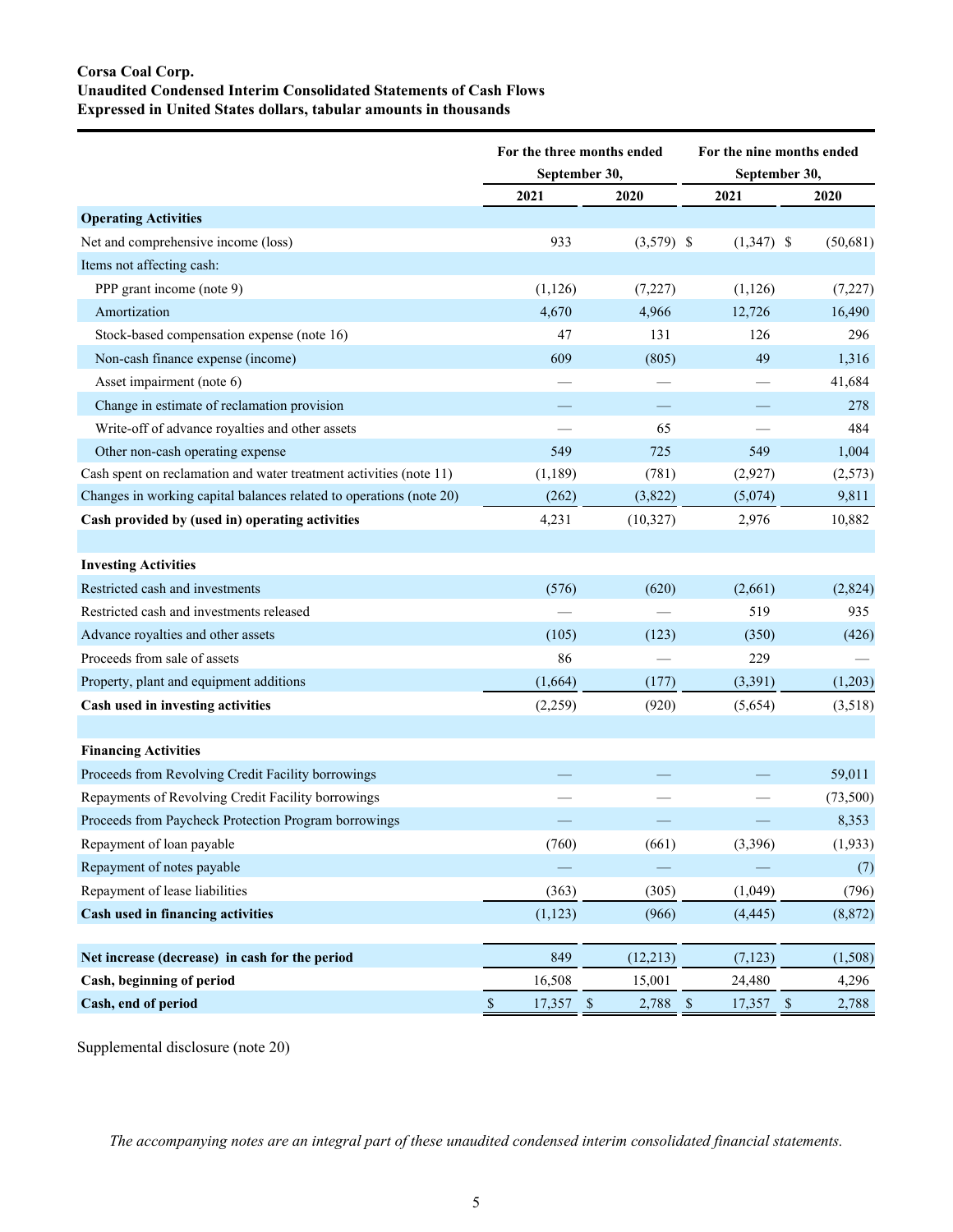# **1. Basis of Presentation and Nature of Operations**

## *Nature of Operations and COVID-19 Matter*

Corsa Coal Corp. ("Corsa" or the "Company") is in the business of mining, processing and selling metallurgical coal, as well as exploring, acquiring and developing resource properties that are consistent with its existing coal business. The Company is a corporation existing under the *Canada Business Corporations Act* and is domiciled in Canada. The registered office of Corsa is located at 199 Bay Street, Suite 5300, Commerce Court West, Toronto, Ontario, Canada, M5L 1B9, and the head/corporate office of Corsa is located at 1576 Stoystown Road, P.O. Box 260, Friedens, Pennsylvania, USA, 15541.

These unaudited condensed interim consolidated financial statements were prepared on a going concern basis. The going concern basis assumes that the Company will be able to realize its assets and discharge its liabilities and commitments in the normal course of business as they become due in the foreseeable future.

On January 30, 2020, the World Health Organization declared the COVID-19 outbreak a "Public Health Emergency of International Concern" and on March 11, 2020, declared COVID-19 a pandemic. The current COVID-19 pandemic has significantly impacted the global economy and commodity and financial markets. As a result of the liquidity risks, due in large part to the COVID-19 pandemic, the Company obtained debt financing in April 2020 and December 2020 to provide the necessary liquidity to continue as a going concern.

Unless otherwise indicated, all dollar amounts in these unaudited condensed interim consolidated financial statements are expressed in United States dollars. References to "C\$" are to Canadian dollars.

At September 30, 2021, the Company had one operating division, Northern Appalachia ("NAPP Division" or "NAPP"). The NAPP Division, based in Somerset, Pennsylvania, USA, produces and sells low volatile metallurgical coal used for the production of coke from its mines in the Northern Appalachia coal region of the USA. The Company's corporate office provides support and manages the mining investments, and is also deemed a reportable segment.

All scientific and technical information contained in these unaudited condensed interim consolidated financial statements has been reviewed and approved by Peter V. Merritts, Professional Engineer and the Company's Chief Operating Officer, who is a qualified person within the meaning of National Instrument 43-101 – *Standards of Disclosure for Mineral Projects*.

## *Statement of Compliance*

These unaudited condensed interim consolidated financial statements of the Company and its subsidiaries have been prepared in accordance with International Financial Reporting Standard 34 – *Interim Financial Reporting*, as issued by the International Accounting Standards Board ("IASB"), and do not include all of the information required for full annual financial statements. The Company has consistently applied the same accounting policies throughout all periods presented.

Certain reclassifications of prior period data, which include the gross presentation of limestone sales from other income and expense to revenue and cost of sales and the gross presentation of finance income and expense, have been made to conform to the current unaudited condensed interim consolidated financial statements.

These unaudited condensed interim consolidated financial statements are intended to be read in conjunction with the Company's audited consolidated financial statements for the year ended December 31, 2020 and the related notes thereto.

These unaudited condensed interim consolidated financial statements were authorized by the Board of Directors of the Company on November 3, 2021.

#### *Basis of Measurement*

These unaudited condensed interim consolidated financial statements have been prepared on a historical cost basis except for certain financial assets and liabilities which are measured at fair value.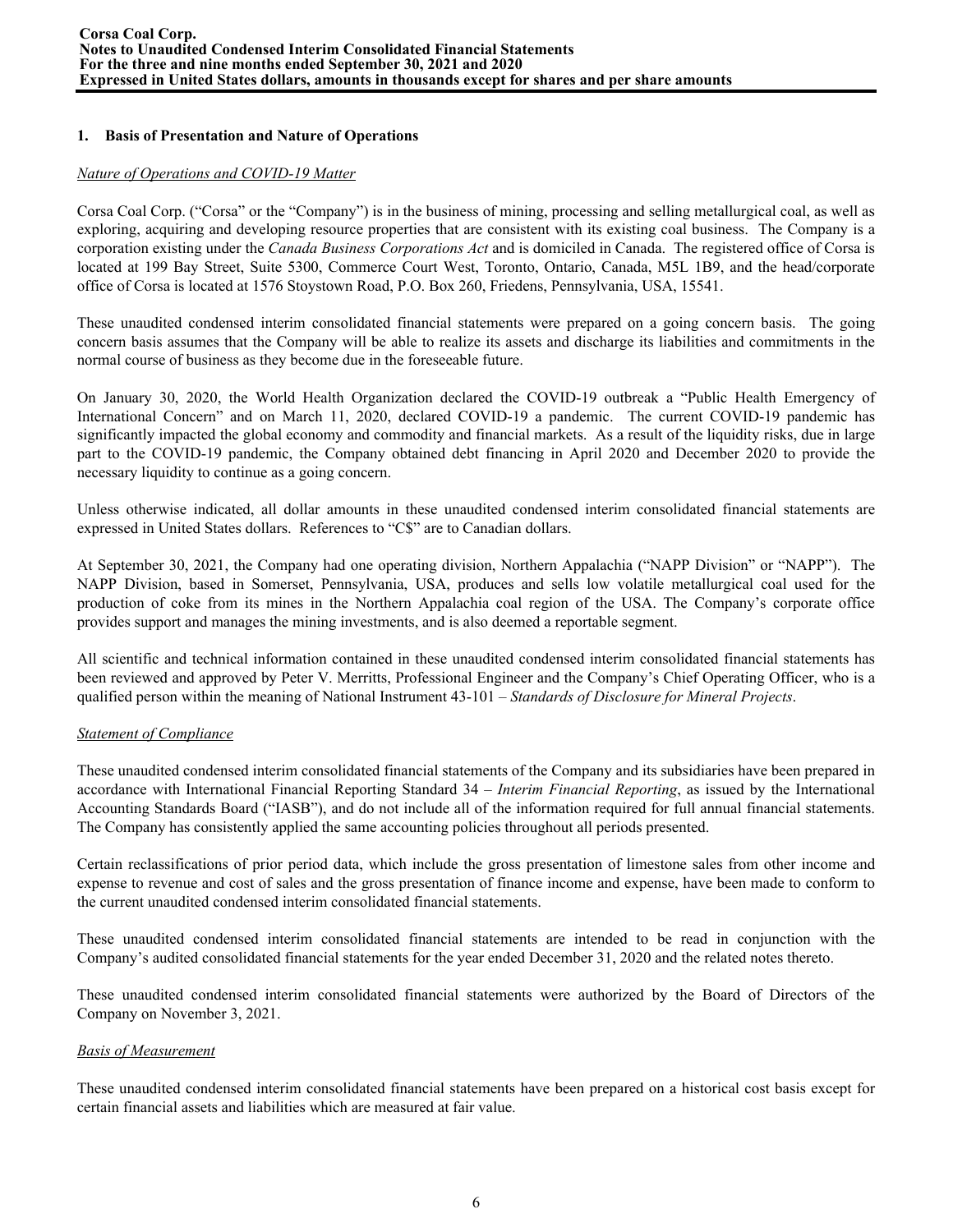### *Future accounting pronouncements*

No new standards, interpretations, amendments and improvements to existing standards issued by the IASB or the International Financial Reporting Interpretations Committee that will impact the Company's financial statements and are mandatory for future accounting periods have been issued. Updates that are not applicable or are not consequential to the Company have been excluded.

# **2. Financial Instruments**

The Company's financial instruments consist of cash, restricted cash and investments, accounts receivable, accounts payable and accrued liabilities, lease liabilities, Revolving Credit Facility (as defined herein), loan payable in connection with the Main Street Facility (as defined herein), loan payable in connection with the 36<sup>th</sup> Street Facility (as defined herein) and other liabilities.

## *Financial risk management*

The Company is exposed, in varying degrees, to a variety of financial instrument related risks as described below.

# *Credit Risk*

Credit risk is the risk that one party to a financial instrument will fail to discharge an obligation and cause the other party to incur a financial loss. The Company is exposed to credit risk from its operating activities (primarily trade receivables) and from its financing activities, including deposits with banks and financial institutions. These deposit accounts are held with high credit quality institutions in Canada and the United States. Restricted cash consists of cash, money market accounts and certificates of deposit. Restricted investments consist of interest-bearing securities invested with highly rated financial institutions.

Customer credit risk is managed by the Company's established policy, procedures and control relating to customer credit risk management. The Company trades only with recognized creditworthy third parties who are subject to credit verification procedures, and often times are backed by letters of credit or trade credit insurance. In addition, outstanding receivable balances are regularly monitored on an ongoing basis. The Company has not recorded any allowance for credit losses for the nine months ended September 30, 2021 and 2020.

At September 30, 2021 and December 31, 2020, the Company had four and two customers, respectively, that owed the Company more than \$1,000 each and accounted for approximately 53% and 56%, respectively, of total accounts receivable. At September 30, 2021, 28% of the Company's accounts receivables were covered by letters of credit or other forms of credit insurance. There were no receivables covered by letters of credit or other forms of credit insurance at December 31, 2020.

## *Market Risk*

Market risk is the risk that the fair value or future cash flows of a financial instrument will fluctuate because of changes in market prices. Market risk comprises three types of risk: interest rate risk, currency risk, and other price risk, such as equity price risk and commodity risk. Financial instruments affected by market risk include the Main Street Facility, the Revolving Credit Facility and restricted cash and investments.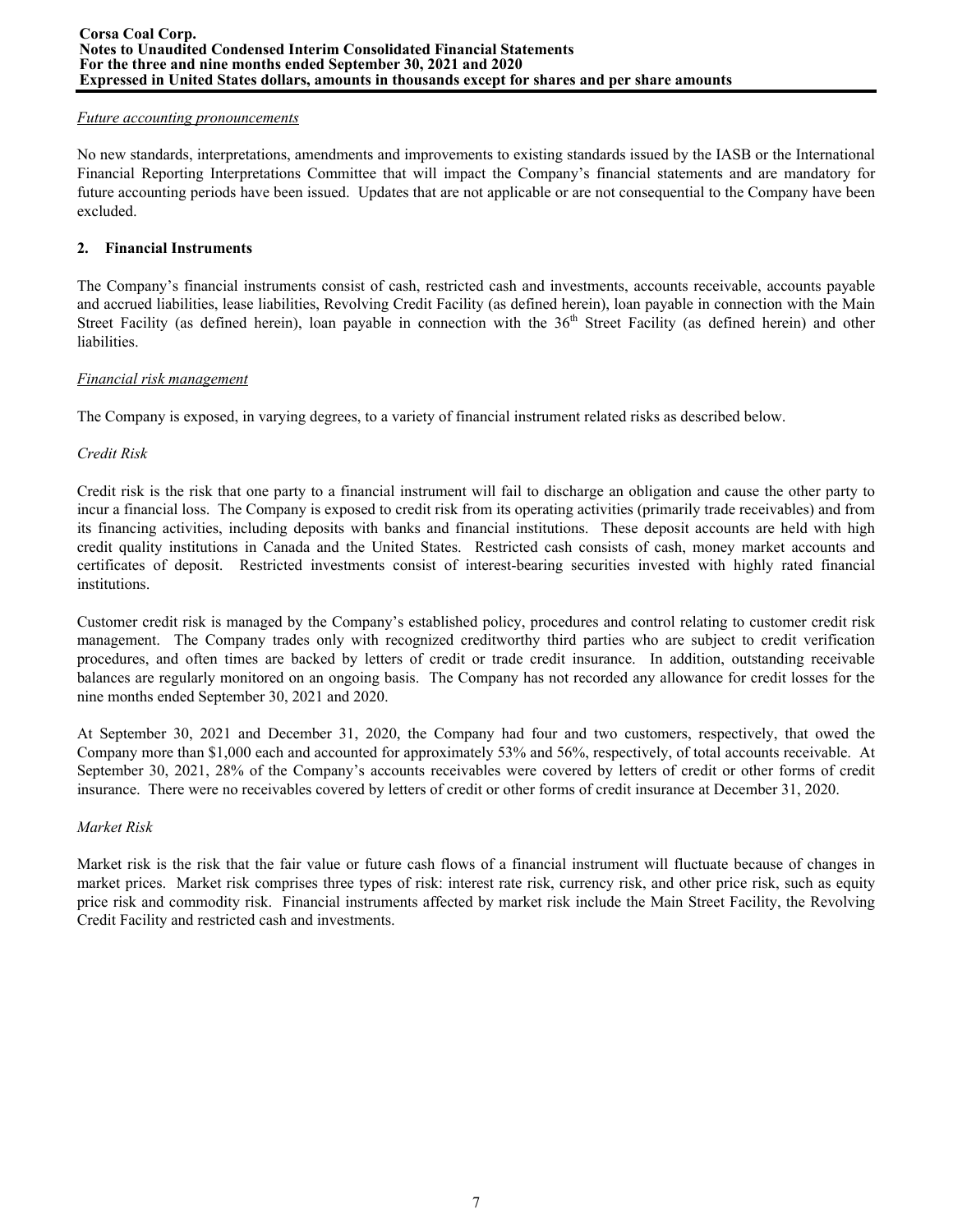## *Commodity Risk*

The value of the Company's mineral properties is related to the price of metallurgical coal and the outlook for this commodity, which is beyond the control of the Company.

# *Liquidity Risk*

Liquidity risk is the risk that the Company will not be able to meet its financial obligations as they become due. At September 30, 2021, the Company had a consolidated cash balance of \$17,357, consolidated working capital of \$20,113 and availability under the Revolving Credit Facility of \$4,110. The future operations of the Company are dependent on the continued generation of positive cash flows from operations which in turn is dependent on the future demand and price for metallurgical coal. The Company plans to utilize expected operating cash flows to service the Company's debt obligations.

If cash flows from operations are less than required, the Company may need to incur additional debt or issue additional equity. From time-to-time, the Company may need to access the long-term and short-term capital markets to obtain financing. Although the Company believes it can currently finance its operations on acceptable terms and conditions, the Company's access to, and the availability of, financing on acceptable terms and conditions in the future will be affected by many factors, including the liquidity of the overall capital markets, the current state of the global economy and restrictions in the Company's existing debt agreements and any other future debt agreements. There can be no assurance that the Company will have or continue to have access to the capital markets on acceptable terms.

The Company's commitments based on contractual terms are as follows:

|                                                   | Carrying     |                        |              |    |                  |               |         |         |        |               |         |
|---------------------------------------------------|--------------|------------------------|--------------|----|------------------|---------------|---------|---------|--------|---------------|---------|
|                                                   | Value at     | Payments due by period |              |    |                  |               |         |         |        |               |         |
|                                                   | Sept. 30,    |                        |              |    | <b>Less Than</b> |               | 1 to    |         | 4 to   |               | After 5 |
|                                                   | 2021         |                        | <b>Total</b> |    | 1 Year           |               | 3 Years | 5 Years |        |               | Years   |
| Accounts payable and accrued liabilities          | \$<br>15,393 | S.                     | 15,393       | \$ | 15,393           | <sup>\$</sup> |         |         |        | <sup>\$</sup> |         |
| Lease liabilities                                 | 3,520        |                        | 3,520        |    | 1,342            |               | 1,841   |         | 337    |               |         |
| <b>Revolving Credit Facility</b>                  |              |                        |              |    |                  |               |         |         |        |               |         |
| Loan payable - 36th Street Facility               | 4,911        |                        | 4,976        |    | 3,238            |               | 1,738   |         |        |               |         |
| Loan payable - Main Street Facility               | 25,010       |                        | 25,617       |    |                  |               | 3,843   |         | 21,774 |               |         |
| Other liabilities                                 | 6,148        |                        | 6,149        |    | 1,097            |               | 1,886   |         | 1,886  |               | 1,280   |
| Asset retirement obligations - reclamation        | 35,808       |                        | 35,808       |    | 1,229            |               | 3,607   |         | 3,733  |               | 27,239  |
| Asset retirement obligations - water<br>treatment | 29,260       |                        | 29,260       |    | 1,417            |               | 2,911   |         | 2,997  |               | 21,935  |
| Purchase order firm commitments                   |              |                        | 1,022        |    | 1,022            |               |         |         |        |               |         |
| Water treatment trust funding                     |              |                        | 1,800        |    |                  |               | 1,800   |         |        |               |         |
| Reclamation bond restricted cash deposits         |              |                        | 9,291        |    | 1,500            |               | 3,000   |         | 3,000  |               | 1,791   |
| Total                                             | 120,050      |                        | \$132,836    |    | 26,238           |               | 20,626  |         | 33,727 |               | 52,245  |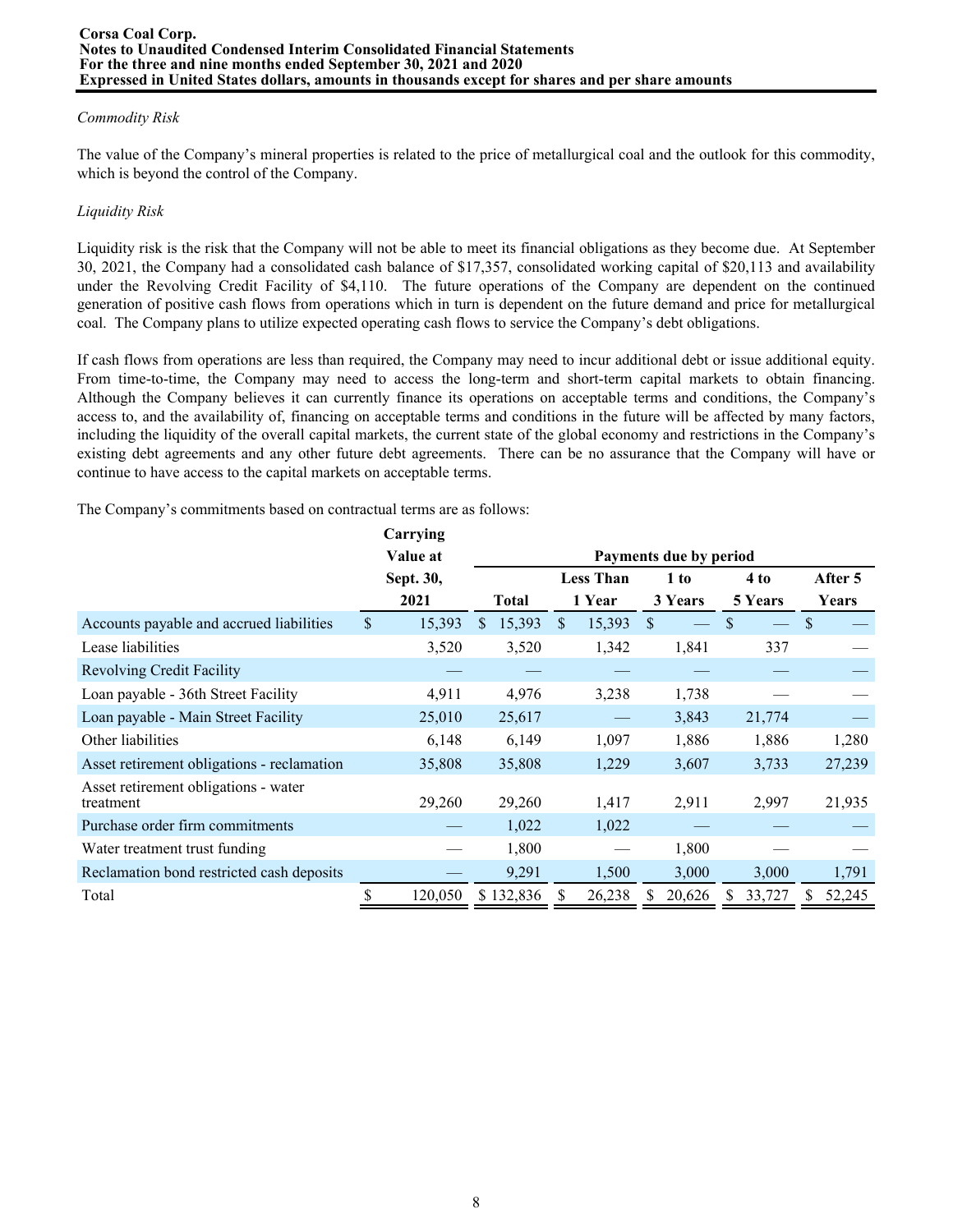# *Fair Value*

The estimated fair values of all financial instruments approximate their respective carrying values except for the loans payable in connection with the Main Street Facility, the 36<sup>th</sup> Street Facility and the Paycheck Protection Program. The loans payable are carried at amortized cost and the carrying amount and fair value is presented below:

|                                          | <b>September 30, 2021</b> |                   | <b>December 31, 2020</b> |   |                   |
|------------------------------------------|---------------------------|-------------------|--------------------------|---|-------------------|
|                                          | Carrying                  |                   | Carrying                 |   |                   |
|                                          | Amount                    | <b>Fair Value</b> | Amount                   |   | <b>Fair Value</b> |
| Loan payable - Main Street Facility      | \$<br>25,010              | \$<br>15,905      | 24,306                   | S | 14,126            |
| Loan payable - $36th$ Street Facility    | 4,911                     | 4.900             | 8,282                    |   | 8,183             |
| Paycheck Protection Program loan payable |                           |                   | 1,126                    |   | 1,003             |
|                                          | 29.921                    | \$<br>20,805      | 33,714                   |   | 23,312            |

The fair value of the loans payable were determined by discounting the future contractual cash flows at a discount rate that represents an approximation of the borrowing rates presently available to the Company which was 13.5%. Management's estimate of the fair value of the loans payable are classified as level 2 in the fair value hierarchy, as explained below.

# *Fair value hierarchy*

Fair value is the price that would be received to sell an asset or paid to transfer a liability in an ordinary transaction between market participants at the measurement date.

The fair value hierarchy categorizes into three levels the inputs in valuation techniques used to measure fair value. The fair value hierarchy gives the highest priority to quoted prices (unadjusted) in active markets for identical assets or liabilities (Level 1 inputs) and the lowest priority to unobservable inputs (Level 3 inputs).

Level 1 inputs are quoted market prices (unadjusted) in active markets for identical assets or liabilities that the entity can access at the measurement date.

Level 2 inputs are those other than quoted market prices in active markets, which are observable for the asset or liability, either directly or indirectly, such as inputs derived from market prices.

Level 3 inputs are unobservable inputs for the asset or liability.

The following table provides an analysis of the Company's financial instruments that are measured subsequent to initial recognition at fair value, grouped into Level 1 to 3 based on a degree to which the inputs used to determine the fair value are observable.

|                                       |               | <b>September 30, 2021</b> |   | <b>December 31, 2020</b> |
|---------------------------------------|---------------|---------------------------|---|--------------------------|
|                                       |               | <b>Level 1</b>            |   | <b>Level 1</b>           |
| Restricted cash                       | <sup>\$</sup> | 11,451                    | S | 28,257                   |
| Restricted investments                |               |                           |   |                          |
| Debt securities                       |               | 8,740                     |   | 2,711                    |
| Equity securities                     |               | 21,394                    |   | 8,452                    |
|                                       |               | 30,134                    |   | 11,163                   |
|                                       |               |                           |   |                          |
| Total restricted cash and investments |               | 41,585                    |   | 39,420                   |

At September 30, 2021 and December 31, 2020, the Company had no financial instruments which used Level 2 or 3 fair value measurements.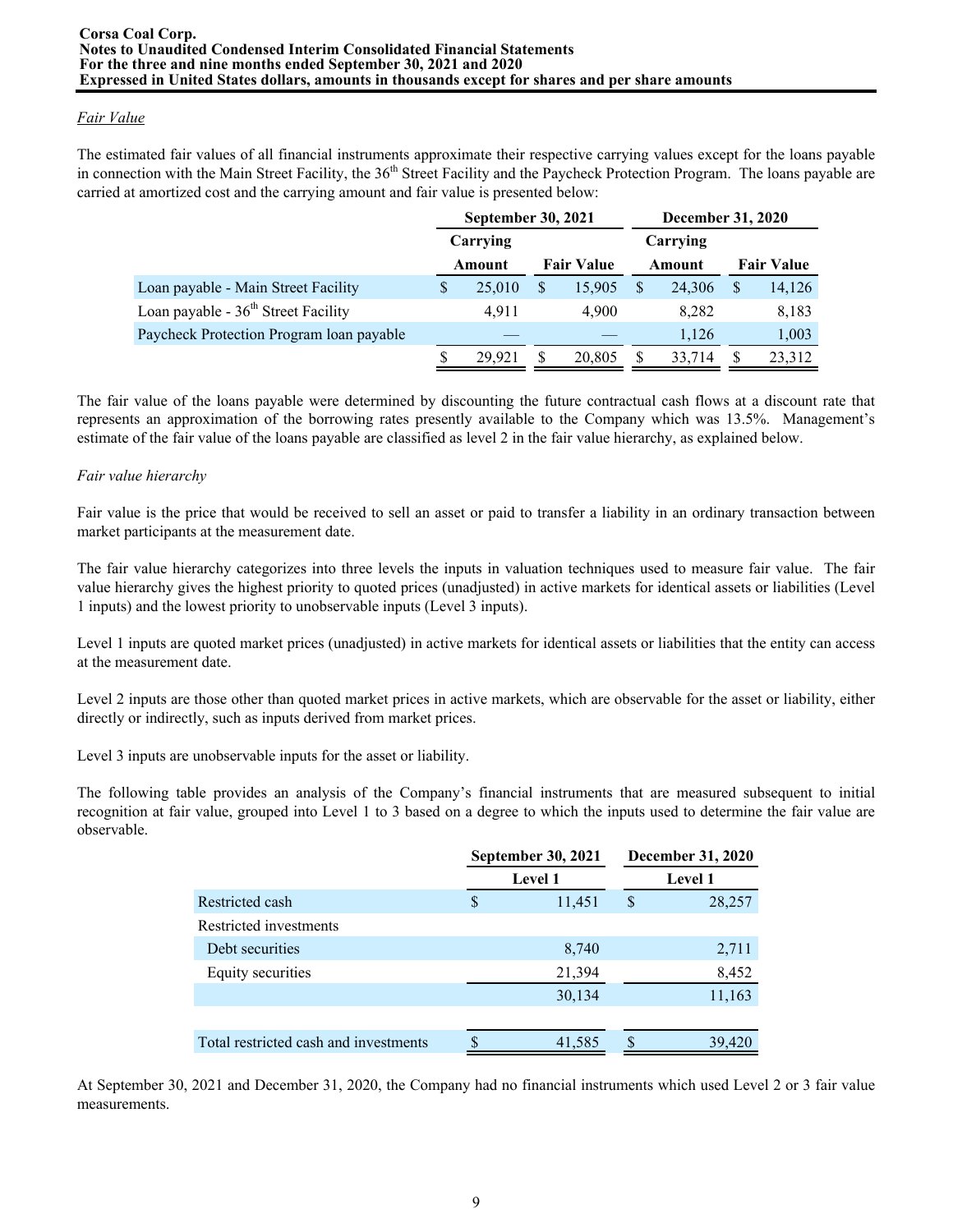## **3. Accounts Receivable**

Accounts receivable consist of the following:

|                           |   | September 30, | December 31, |       |  |  |  |
|---------------------------|---|---------------|--------------|-------|--|--|--|
|                           |   | 2021          |              | 2020  |  |  |  |
| Trade receivables         | S | 9,363         | \$           | 5,144 |  |  |  |
| Employee retention credit |   | 6,832         |              |       |  |  |  |
| Other                     |   | 329           |              | 298   |  |  |  |
|                           |   | 16,524        |              | 5,442 |  |  |  |

The Company has not recorded any allowance for credit losses for the periods presented.

### **Employee retention credit**

The Taxpayer Certainty and Disaster Tax Relief Act of 2020, enacted December 27, 2020, made a number of changes to the employee retention tax credits previously made available under the Coronavirus Aid, Relief, and Economic Security Act ("CARES Act"), including modifying and extending the Employee Retention Credit ("ERC") for 2021. The ERC was also expanded and extended under the Consolidated Appropriations Act of 2020 and the American Rescue Plan Act of 2021. As a result of the new legislation, eligible employers can now claim a refundable tax credit against the employer share of Social Security tax equal to 70% of the qualified wages they pay to employees after December 31, 2020, through December 31, 2021. Qualified wages are limited to \$10,000 per employee per calendar quarter in 2021. Thus, the maximum ERC amount available is \$7,000 per employee per calendar quarter, for a total of \$28,000 in 2021.

Employers are eligible if they operate a trade or business during 2021 and experience either: (1) a full or partial suspension of the operation of their trade or business during this period because of governmental orders or (2) a decline in gross receipts in a calendar quarter in 2021 where the gross receipts of that calendar quarter are less than 80% of the gross receipts in the same calendar quarter in 2019.

The Company's subsidiaries, Wilson Creek Energy, LLC and Wilson Creek Holdings, Inc., are eligible for employee retention credits in the amount of \$6,867 for the nine months ended September 30, 2021 and recognized the employee retention credit in other income and expense in the condensed interim consolidated statements of comprehensive income (loss).

## **4. Inventories**

Inventories consist of the following:

|                         | September 30,<br>2021 |   |       |  |  |
|-------------------------|-----------------------|---|-------|--|--|
| Metallurgical coal      |                       |   | 2020  |  |  |
| Clean coal stockpiles   | \$<br>2,249           | S | 2,727 |  |  |
| Raw coal stockpiles     | 1,552                 |   | 1,900 |  |  |
|                         | 3,801                 |   | 4,627 |  |  |
|                         |                       |   |       |  |  |
| Parts and supplies, net | 4,452                 |   | 4,522 |  |  |
|                         | 8,253                 |   | 9,149 |  |  |

There was no net realizable value adjustment, measured as the inventory balances at full cost less net realizable value, for the nine months ended September 30, 2021 and 2020. An obsolescence reserve of \$566 has been provided for the parts and supplies inventory for the periods ended September 30, 2021 and December 31, 2020.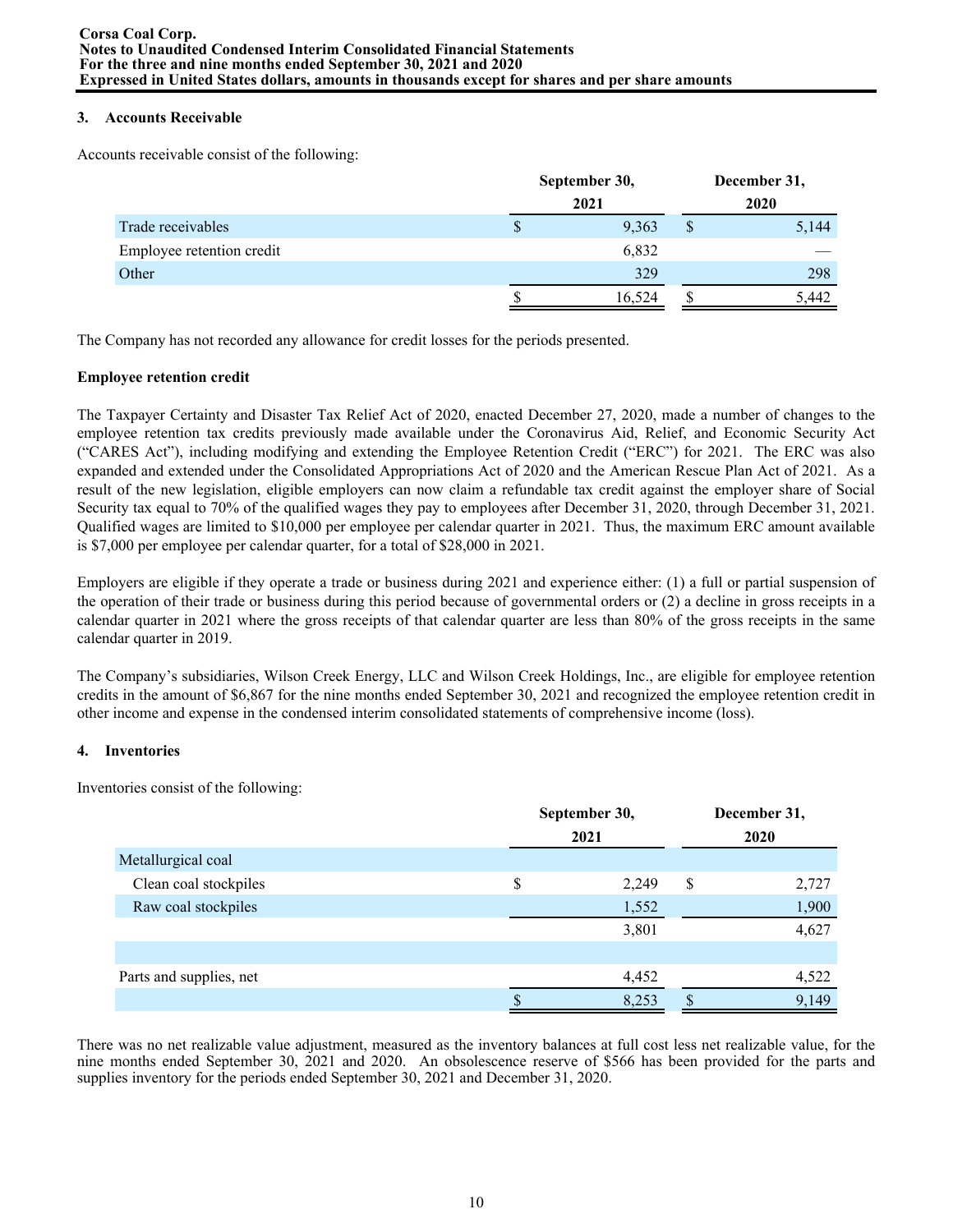# **5. Restricted Cash and Investments**

|                           |          | <b>September 30, 2021</b> |                   |               |                   |              |          |   | <b>December 31, 2020</b> |    |                   |          |
|---------------------------|----------|---------------------------|-------------------|---------------|-------------------|--------------|----------|---|--------------------------|----|-------------------|----------|
|                           |          |                           | Debt              |               | Equity            |              |          |   | Debt                     |    | <b>Equity</b>     |          |
|                           | Cash     |                           | <b>Securities</b> |               | <b>Securities</b> | <b>Total</b> | Cash     |   | <b>Securities</b>        |    | <b>Securities</b> | Total    |
| Water treatment (a)       | 334      | S                         | 8,357             | \$            | 20,906            | \$29.597     | \$17,620 | S | 2,281                    | \$ | 8,021             | \$27,922 |
| Reclamation bonds (b)     | 7,263    |                           | 372               |               | 36                | 7,671        | 6,515    |   | 369                      |    | 35                | 6,919    |
| Workers' compensation (c) | 3,854    |                           |                   |               | 452               | 4,306        | 4,122    |   | 50                       |    | 396               | 4,568    |
| Other restricted deposits |          |                           | 11                |               |                   | 11           |          |   | 11                       |    |                   |          |
|                           | \$11,451 |                           | 8.740             | <sup>\$</sup> | 21.394            | \$41,585     | \$28,257 |   | 2.711                    | S  | 8.452             | \$39.420 |

Restricted cash and investments consists of the following:

(a) The Company has signed certain agreements with U.S. environmental and regulatory agencies which require the perpetual monitoring and treatment of water in areas where the Company is operating or has operated in the past. As a result of these agreements, the Company was required to establish separate trust funds to ensure water treatment activities would continue after the Company ceased operating in the affected areas. The cash is either held or invested in debt and equity securities and income earned on such funds, under certain circumstances, may be used by the Company to pay for certain water treatment costs once the trust funds have been fully funded. At September 30, 2021, all of the water treatment trusts were fully funded.

In January 2021, the Pennsylvania Department of Environmental Protection issued a compliance order (the "C.O.") which rescinds a permitted right of PBS Coals, Inc. ("PBS"), a wholly-owned subsidiary, to inject water treatment sludge into an adjacent abandoned mine. The sludge emanates from a mine drainage treatment system associated with an active coal refuse disposal site. The coal refuse disposal site is included in a water treatment trust. PBS appealed the issuance of the C.O., but its request for temporary relief to stay the effect of the C.O. was denied on March 30, 2021. PBS discontinued its appeal on April 27, 2021. PBS is currently evaluating several alternatives to sludge injection and has ceased injection by the June 30, 2021 abatement date in the C.O. Due to the preliminary nature of the evaluation process, it is difficult to estimate the cost of alternative disposal methods, but the cost to treat, handle and dispose of the sludge will increase above historical costs. Additionally, the anticipated rise in such costs is expected to increase the total amount required in the trust fund, which previously had been fully funded. Based on current estimates, the Company expects to be required to contribute approximately \$1,800 in calendar year 2024 to fully fund the trust.

- (b) The Company is required to post bonds to ensure reclamation is completed on its mining properties as required under U.S. state and federal regulations. The Company has agreements with insurers to provide these bonds. The cash collateral is held or invested in certificates of deposit, that are insured by the U.S. Federal Deposit Insurance Corporation, or in debt and equity security investments. The Company is required to increase the level of cash collateral over time to reach the target set by the surety of 25% of the issued bond amount. The collateral increase will be funded by quarterly installment payments of \$375.
- (c) The Company has established separate trust funds with its insurance carriers to pay potential awards and claims related to workers' compensation.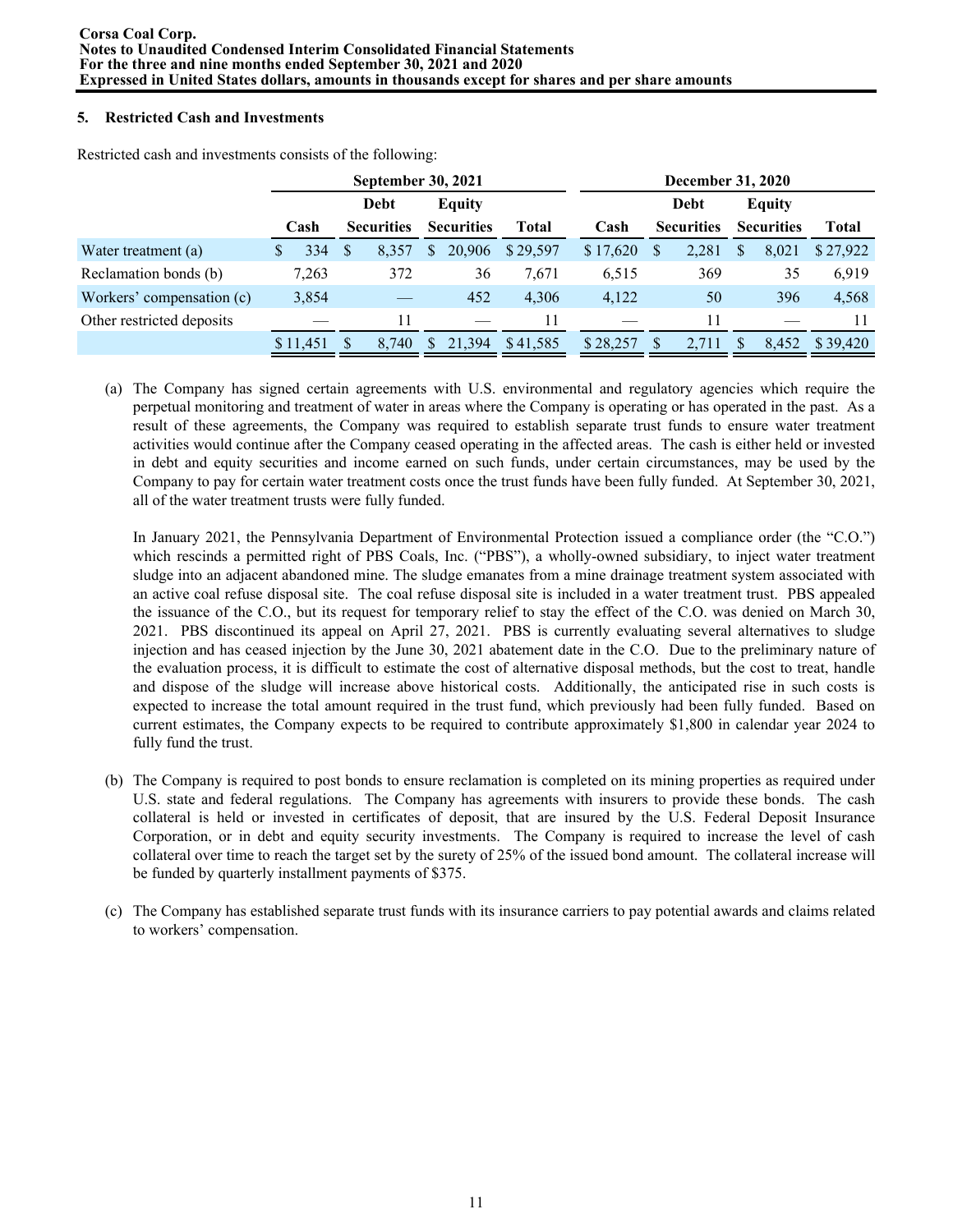## **6. Property, Plant and Equipment, net**

Property, plant and equipment consists of the following:

|                                                       | <b>Mineral</b> |                |               | <b>Plant</b> and |                      |              |
|-------------------------------------------------------|----------------|----------------|---------------|------------------|----------------------|--------------|
|                                                       |                | Properties (a) |               | Equipment        |                      | <b>Total</b> |
| Cost                                                  |                |                |               |                  |                      |              |
| Balance - January 1, 2020                             | \$             | 158,908        | $\mathsf{\$}$ | 152,513          | \$                   | 311,421      |
| <b>Additions</b>                                      |                |                |               | 3,707            |                      | 3,707        |
| Capitalized development costs                         |                | 275            |               |                  |                      | 275          |
| Change in reclamation provision                       |                | 2,672          |               |                  |                      | 2,672        |
| Disposals                                             |                |                |               | (1, 385)         |                      | (1,385)      |
| <b>Balance - December 31, 2020</b>                    |                | 161,855        |               | 154,835          |                      | 316,690      |
| <b>Additions</b>                                      |                |                |               | 4,993            |                      | 4,993        |
| Capitalized development costs                         |                | 236            |               |                  |                      | 236          |
| Change in reclamation provision                       |                | 72             |               |                  |                      | 72           |
| <b>Disposals</b>                                      |                |                |               | (1,231)          |                      | (1,231)      |
| Balance - September 30, 2021                          | $\$$           | 162,163        | $\$$          | 158,597          | $\mathbb S$          | 320,760      |
|                                                       |                |                |               |                  |                      |              |
| <b>Accumulated Amortization and Impairment Losses</b> |                |                |               |                  |                      |              |
| Balance - January 1, 2020                             | $\mathsf{\$}$  | (31, 158)      | $\mathsf{\$}$ | (100, 534)       | $\mathcal{S}$        | (131,692)    |
| Amortization                                          |                | (5,777)        |               | (13,502)         |                      | (19,279)     |
| Asset impairment (b)                                  |                | (30,205)       |               | (11, 479)        |                      | (41, 684)    |
| Disposals                                             |                |                |               | 1,385            |                      | 1,385        |
| <b>Balance - December 31, 2020</b>                    |                | (67, 140)      |               | (124, 130)       |                      | (191, 270)   |
| Amortization                                          |                | (5,191)        |               | (7, 355)         |                      | (12, 546)    |
| Disposals                                             |                |                |               | 1,157            |                      | 1,157        |
| <b>Balance - September 30, 2021</b>                   | $\$$           | (72, 331)      | $\$$          | (130, 328)       | $\mathbb S$          | (202, 659)   |
|                                                       |                |                |               |                  |                      |              |
| <b>Net Book Value</b>                                 |                |                |               |                  |                      |              |
| December 31, 2020                                     | \$             | 94,715         | S             | 30,705           | $\frac{S}{\sqrt{2}}$ | 125,420      |
| September 30, 2021                                    | \$             | 89,832         | \$            | 28,269           | \$                   | 118,101      |

(a) Mineral properties include the cost of obtaining the mineral and surface rights required to conduct mining operations. The two types of lease rights in the states of Maryland and Pennsylvania are surface rights, which provide access to the surface of a specific property, and mineral rights, which provide the right to extract the minerals from a specific property. The Company either purchases outright or leases these rights from various owners specific to each property. Mineral and surface rights which are leased are subject to royalty payments to the various owners based on the tons of coal extracted from that specific property. Royalty rates on leased mineral rights can range from 5% to 16%, although they typically range from 6% to 7%, of the selling price of the coal. Mineral and surface rights which are owned by the Company are not subject to royalties. The net book value of mineral properties that are not in production at September 30, 2021 was \$24,821.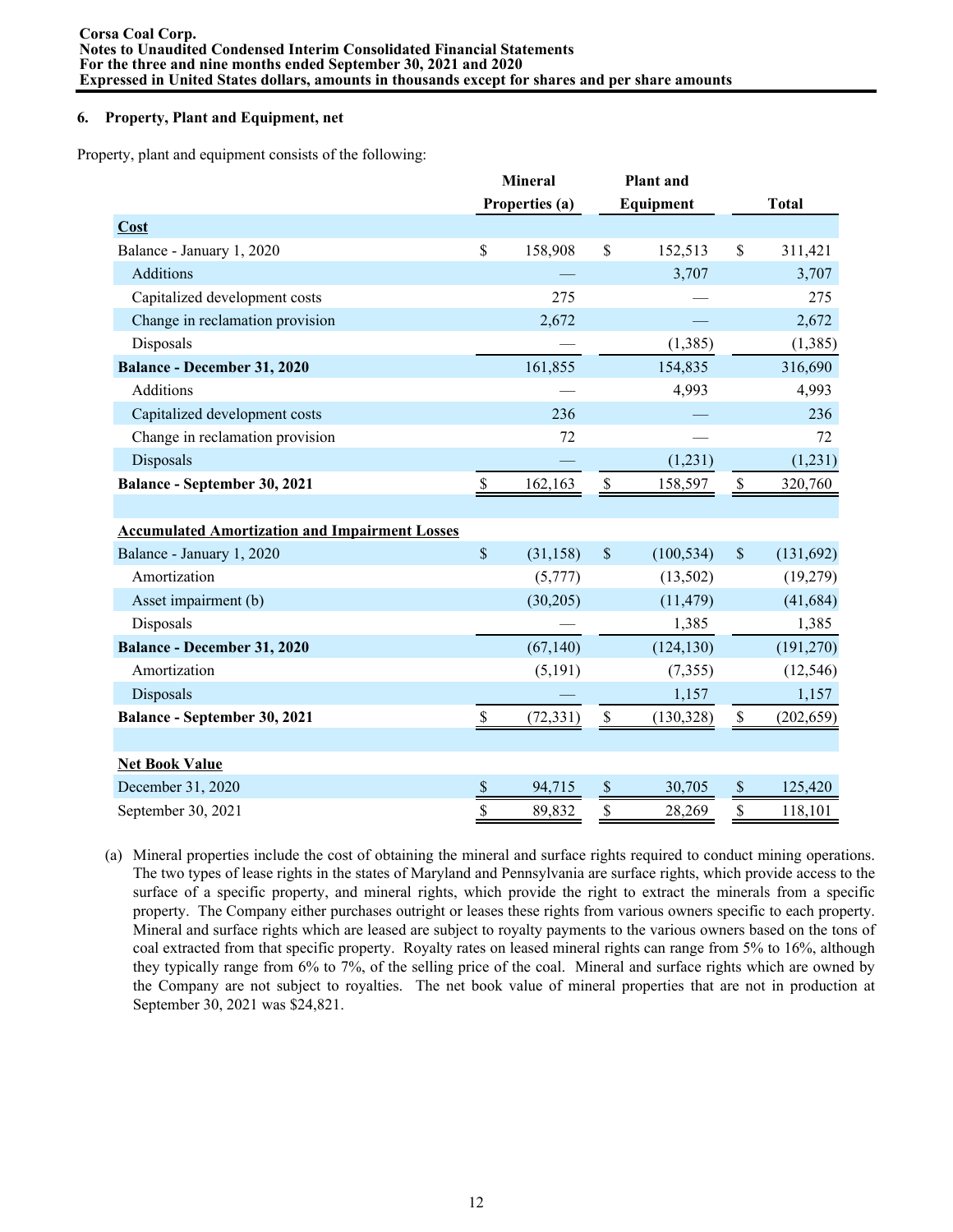(b) A triggering event was identified as a result of the continued deterioration of both the domestic and export metallurgical coal markets, driven in large part by the COVID-19 pandemic. Accordingly, an impairment charge of \$41,684 was recognized in cost of sales in the condensed interim consolidated statements of operations and comprehensive income (loss) for the nine months ended September 30, 2020, reducing the carrying values of mineral properties and plant and equipment. The impairment loss reflected a strategic review of the NAPP Division performed by management, which resulted in an impairment analysis of the recoverable amount of the division's assets.

## *Key Assumptions*

The recoverable amount of the NAPP CGU was \$128,176 and was determined based on the fair value less cost of disposal ("FVLCD") using discounted cash flow projections. Key assumptions used in the calculation of recoverable amounts include discount rates, coal prices, future timing of production, including the date when a mineral property can be brought into production, the expected cost to produce coal, future care and maintenance and operating costs.

The assumed metallurgical coal prices used to determine the FVLCD were in a price range from \$59-\$110 per ton free-on-board at the Company's preparation plant for the period from 2021 through 2041. The discount rate used of 14.8% was based on the Company's estimated weighted-average cost of capital for discounting the cash flow projections. Management's estimate of the FVLCD of the NAPP Division is classified as level 3 in the fair value hierarchy.

### *Sensitivity Assumptions*

The projected cash flows and estimated FVLCD can be affected by any one or more changes in the estimates used. Changes in coal prices and discount rates have the greatest impact on value, where a 1% change impacts the FVLCD as follows:

|              | <b>Change to FVLCD</b>                                      |  |                    |  |                                    |  |        |  |  |  |  |  |  |
|--------------|-------------------------------------------------------------|--|--------------------|--|------------------------------------|--|--------|--|--|--|--|--|--|
|              | 1% Decrease in 1% Increase in 1% Increase in 1% Decrease in |  |                    |  |                                    |  |        |  |  |  |  |  |  |
|              | <b>Coal Prices</b>                                          |  | <b>Coal Prices</b> |  | <b>Discount Rate</b> Discount Rate |  |        |  |  |  |  |  |  |
| <sup>S</sup> | $(9,314)$ \$                                                |  | 9.314 \$           |  | $(10,666)$ \$                      |  | 11,965 |  |  |  |  |  |  |

## **7. Accounts Payable and Accrued Liabilities**

Accounts payable and accrued liabilities consists of the following:

|                           |   | September 30, |      | December 31, |  |  |
|---------------------------|---|---------------|------|--------------|--|--|
|                           |   | 2021          | 2020 |              |  |  |
| Trade payables            | S | 8,320         | S    | 4,891        |  |  |
| Purchased coal payables   |   | 613           |      |              |  |  |
| Freight payables          |   | 1,066         |      | 753          |  |  |
| Other accrued liabilities |   | 5,394         |      | 4,296        |  |  |
|                           |   | 15,393        |      | 9.940        |  |  |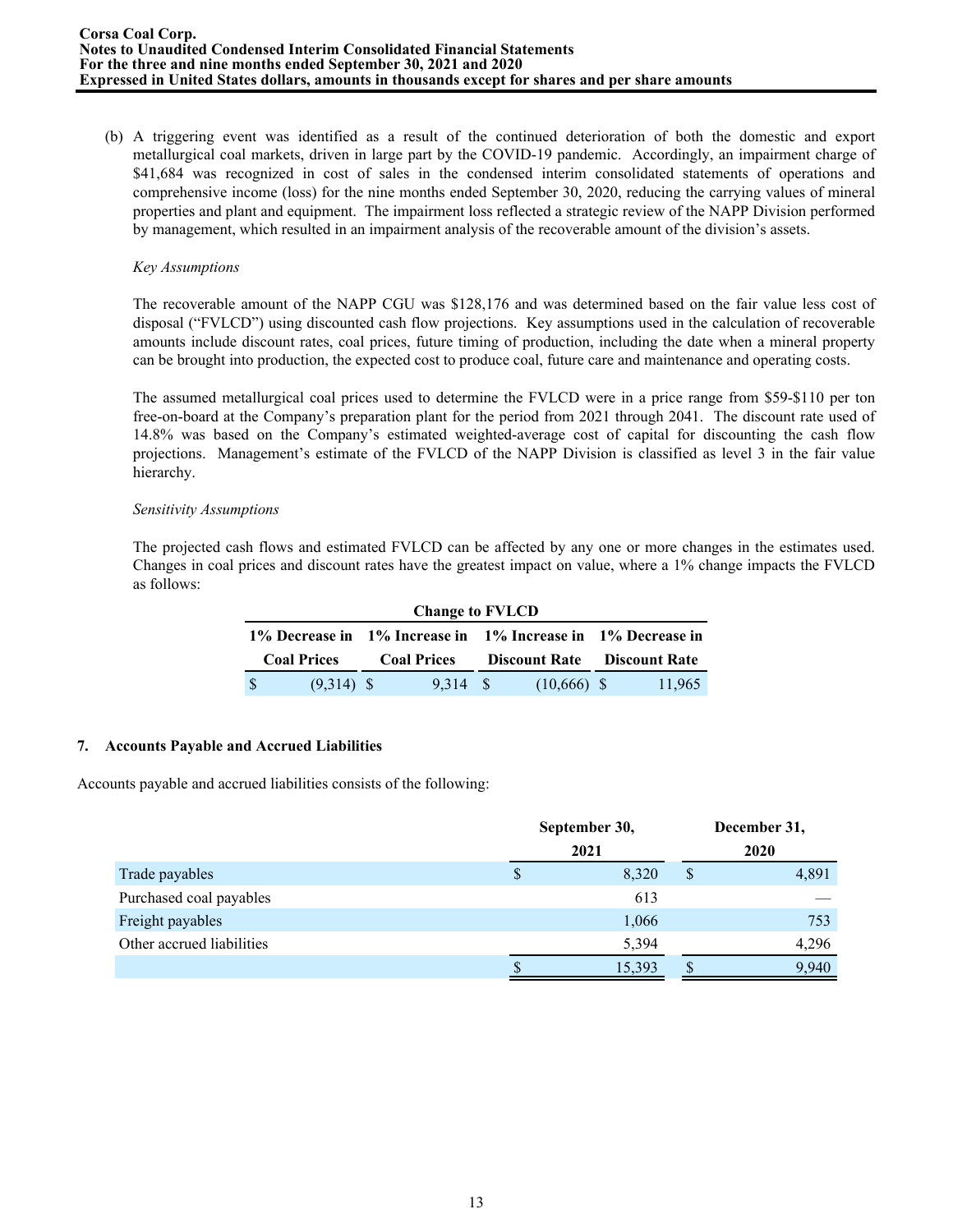# **8. Lease Liabilities**

Lease liabilities consists of the following:

|                                    |                      |                      |   | September 30, |     | December 31, |
|------------------------------------|----------------------|----------------------|---|---------------|-----|--------------|
|                                    | <b>Interest Rate</b> | <b>Maturity</b>      |   | 2021          |     | 2020         |
| Equipment - Preparation Plant (a)  | $11.0\%$             | September 2023       | S | 597           | - S | 783          |
| Equipment - Preparation Plant (a)  | $11.0\%$             | December 2021        |   | 56            |     | 215          |
| Equipment - Surface                | 2.5% to $11\%$       | May 2022 - Aug. 2026 |   | 2,850         |     | 3,161        |
| Equipment - Information Technology | $11.0\%$             | <b>July 2023</b>     |   | 17            |     | 22           |
| Balance, end of period             |                      |                      |   | 3,520         |     | 4,181        |
| Less: Current portion              |                      |                      |   | (1,342)       |     | (1,409)      |
| Total long-term lease liabilities  |                      |                      |   | 2,178         |     | 2,772        |

(a) Contingent rent related to these lease obligations is payable if the equipment exceeds certain operating levels. The contingent rent recognized in the three and nine months ended September 30, 2021 was expense of \$33 and \$32, respectively. The contingent rent recognized in the three and nine months ended September 30, 2020 was income of \$64 and \$65, respectively. Contingent rent is included in cost of sales in the condensed interim consolidated statements of operations and comprehensive income (loss).

Lease liabilities and minimum lease payments at September 30, 2021 are as follows:

| Less than 1 year                    | 1,618 |
|-------------------------------------|-------|
| 1-3 years                           | 2,038 |
| 4-5 years                           | 348   |
| Thereafter                          |       |
| Total payments                      | 4,004 |
| Less: Amounts representing interest | (484) |
| Total finance lease obligations     | 3,520 |

For the three and nine months ended September 30, 2021 and 2020, interest expense, which is included in finance expense in the condensed interim consolidated statements of operations and comprehensive income (loss) and total cash outflows related to lease liabilities were as follows:

|                                                  |               | For the three months ended | <b>Example 15 For the nine months ended</b> |  |      |  |
|--------------------------------------------------|---------------|----------------------------|---------------------------------------------|--|------|--|
|                                                  | September 30, |                            | September 30,                               |  |      |  |
|                                                  | 2021          | 2020                       | 2021                                        |  | 2020 |  |
| Interest expense related to lease liabilities    |               | 121.                       | 301                                         |  | 322  |  |
| Total cash outflows related to lease liabilities | 454           | 426 S                      | .350                                        |  | .118 |  |

The expense relating to leases of low value assets was not material.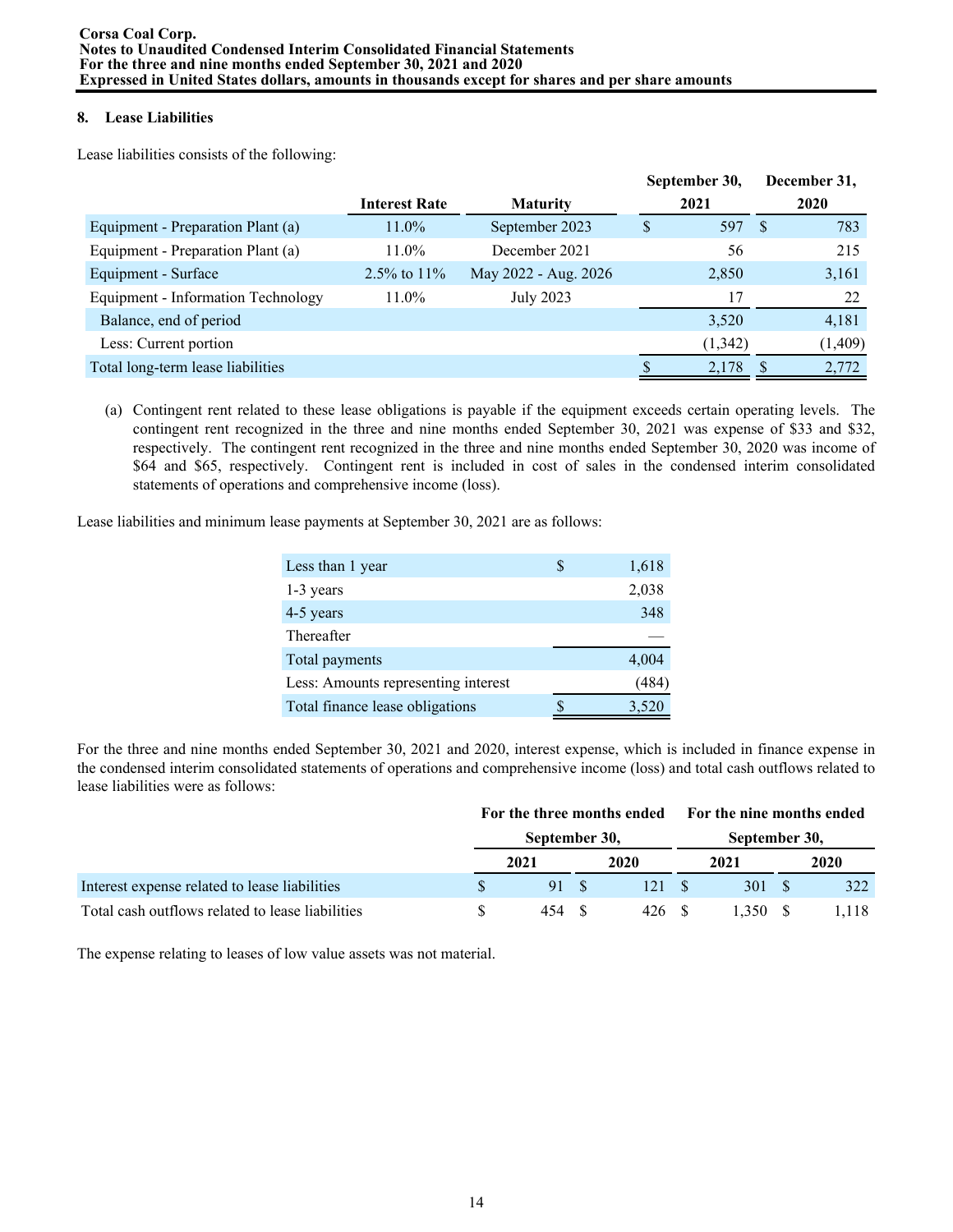Right-of-use assets, which are included in property, plant and equipment, net, in the condensed interim consolidated balance sheets, consist of the following:

|                                 |               | <b>Plant</b> |               | <b>Plant</b> |               | <b>Surface</b> |              | IT   |               | <b>Total</b> |
|---------------------------------|---------------|--------------|---------------|--------------|---------------|----------------|--------------|------|---------------|--------------|
| <b>Gross Right-of-Use Asset</b> |               |              |               |              |               |                |              |      |               |              |
| Balance - January 1, 2020       | \$            | 1,696        | \$            | 2,200        | \$            | 2,520          | \$           | 37   | \$            | 6,453        |
| Additions                       |               |              |               |              |               | 1,782          |              |      |               | 1,782        |
| Balance – December 31, 2020     |               | 1,696        |               | 2,200        |               | 4,302          |              | 37   |               | 8,235        |
| <b>Additions</b>                |               |              |               |              |               | 481            |              |      |               | 481          |
| Balance – September 30, 2021    |               | 1,696        | S             | 2,200        |               | 4,783          | S            | 37   |               | 8,716        |
|                                 |               |              |               |              |               |                |              |      |               |              |
| <b>Accumulated Amortization</b> |               |              |               |              |               |                |              |      |               |              |
| Balance – January 1, 2020       | $\mathsf{\$}$ | (1,017)      | $\mathbb{S}$  | (603)        | <sup>S</sup>  | (502)          | <sup>S</sup> | (11) | <sup>\$</sup> | (2,133)      |
| Amortization                    |               | (339)        |               | (426)        |               | (787)          |              | (7)  |               | (1, 559)     |
| Balance – December 31, 2020     |               | (1,356)      |               | (1,029)      |               | (1,289)        |              | (18) |               | (3,692)      |
| Amortization                    |               | (255)        |               | (319)        |               | (725)          |              | (6)  |               | (1,305)      |
| Balance – September 30, 2021    |               | (1,611)      | <sup>\$</sup> | (1,348)      | <sup>\$</sup> | (2,014)        | <sup>S</sup> | (24) | <sup>S</sup>  | (4,997)      |
|                                 |               |              |               |              |               |                |              |      |               |              |
| <b>Net Book Value</b>           |               |              |               |              |               |                |              |      |               |              |
| December 31, 2020               | \$            | 340          | $\mathbb{S}$  | 1,171        | \$            | 3,013          | \$           | 19   | \$            | 4,543        |
| September 30, 2021              | \$            | 85           | \$            | 852          |               | 2,769          | \$           | 13   | \$            | 3,719        |

For the three and nine months ended September 30, 2021, amortization expense of \$439 and \$1,305, respectively, and \$416 and \$1,126, for the three and nine months ended September 30, 2020, respectively, related to the right-of-use assets, is included in cost of sales in the condensed interim consolidated statements of operations and comprehensive income (loss).

## **9. Debt**

## **Revolving Credit Facility**

On August 16, 2019, certain wholly-owned subsidiaries of the Company, as borrowers, entered into a three-year credit and security agreement (the "Credit Agreement") with KeyBank National Association ("KeyBank") for up to \$25 million and which was reduced to \$5 million in December 2020 in connection with an amendment thereto (the "Revolving Credit Facility"). The Revolving Credit Facility bears interest at London Inter-Bank Offered Rate ("LIBOR") plus 350 basis points or the Base Rate plus 150 basis points. The Base Rate is the rate per annum equal to the highest of (i) the rate of interest established by KeyBank, from time-to-time, as its "prime rate," (ii) the Federal Funds Effective Rate, as defined in the Credit Agreement, in effect from time-to-time plus  $\frac{1}{2}$  of 1% per annum, and (iii) 100 basis points in excess of LIBOR for loans with an interest period of one month. The Revolving Credit Facility also includes a 0.50% unused facility fee. The Revolving Credit Facility contains customary financial covenants which were amended in December 2020 to align with the financial covenants of the Main Street Loan Facility (as defined below). The Revolving Credit Facility is secured against all currently owned and after acquired tangible and intangible assets of the borrowers and the guarantor. At September 30, 2021, the Company had no outstanding borrowings on the Revolving Credit Facility, a letter of credit had been issued to support historical workers compensation claims in the amount of \$890 and the Company had additional availability to borrow \$4,110. Total liquidity under the Revolving Credit Facility is subject to certain restrictions which include, among others, a percentage of accounts receivable and coal inventory. The Company was in compliance with all financial covenants at September 30, 2021.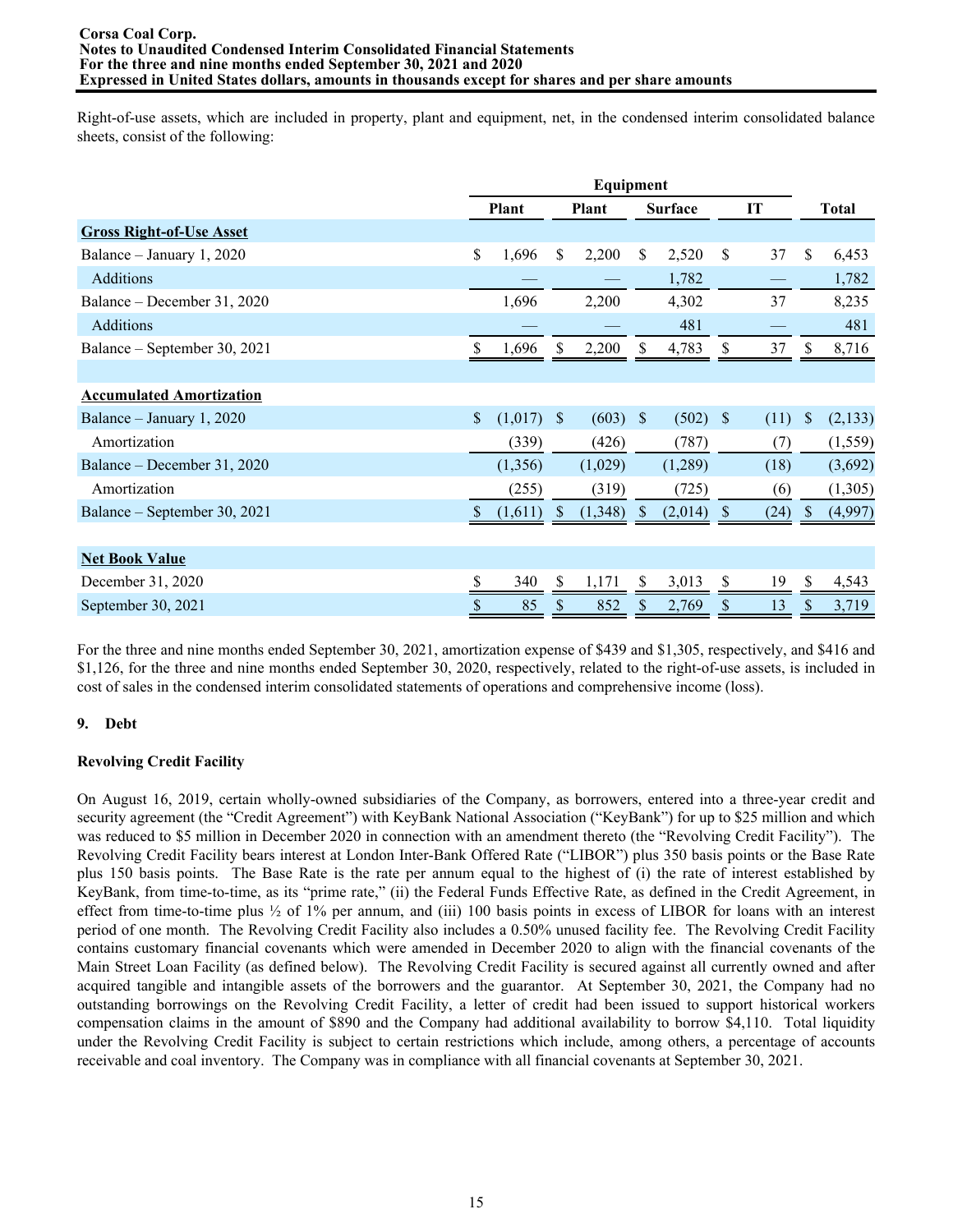# **Loan Payable - 36th Street Facility**

On August 16, 2019, Wilson Creek Holdings, Inc. ("WCH"), as lessee, and the Company along with all of the subsidiaries of WCH, as guarantors, entered into a lease financing agreement with Key Equipment Finance, as lessor and assignor, and 36<sup>th</sup> Street Capital Partners, LLC, as assignee, for the sale and leaseback of various coal mining equipment (the "Leased Property") for a funding amount of \$12 million (the "36<sup>th</sup> Street Facility" and together with the Revolving Credit Facility, the "Credit" Facilities"). The  $36<sup>th</sup>$  Street Facility has an effective interest rate of 9.50%, a lease term of 48 months and contains customary financial covenants which were amended in December 2020 to align with the financial covenants of the Main Street Facility. The 36<sup>th</sup> Street Facility is secured by the Leased Property. The Company was in compliance with all financial covenants at September 30, 2021.

# **Loan Payable - Main Street Facility**

On December 14, 2020, certain wholly-owned subsidiaries of the Company, as borrowers, entered into a five-year secured term loan with KeyBank for \$25 million (the "Main Street Facility") through the Main Street Lending Program established by the board of governors of the U.S. Federal Reserve System. Under this program, lending is facilitated through a special purpose vehicle established by the Federal Reserve Bank of Boston which committed to purchase, on December 21, 2020, a participation interest equal to 95% of the Main Street Facility. The Main Street Facility bears interest, payable monthly, at LIBOR plus 3.00% and contains customary financial covenants as well as affirmative and negative covenants, including covenants that would restrict the ability to pay dividends, make distributions and transfer funds to the Canadian parent entity. Until the first anniversary of the closing date of the Main Street Facility, interest will be paid-in-kind (capitalized) and added to the principal balance thereof. The Main Street Facility is repayable on each of the third and fourth anniversaries of the closing date of the Main Street Facility in an amount equal to 15% of the principal amount, with the remaining balance due in full on the fifth anniversary of the closing date and is pre-payable at any time without any premium or penalty. In connection with the arrangement of the Main Street Facility, the borrowers paid a transaction fee, an origination fee and administration fees in the amount of \$720. The Main Street Facility is secured against certain real and personal property of the borrowers. The borrowers were in compliance with all financial covenants at September 30, 2021.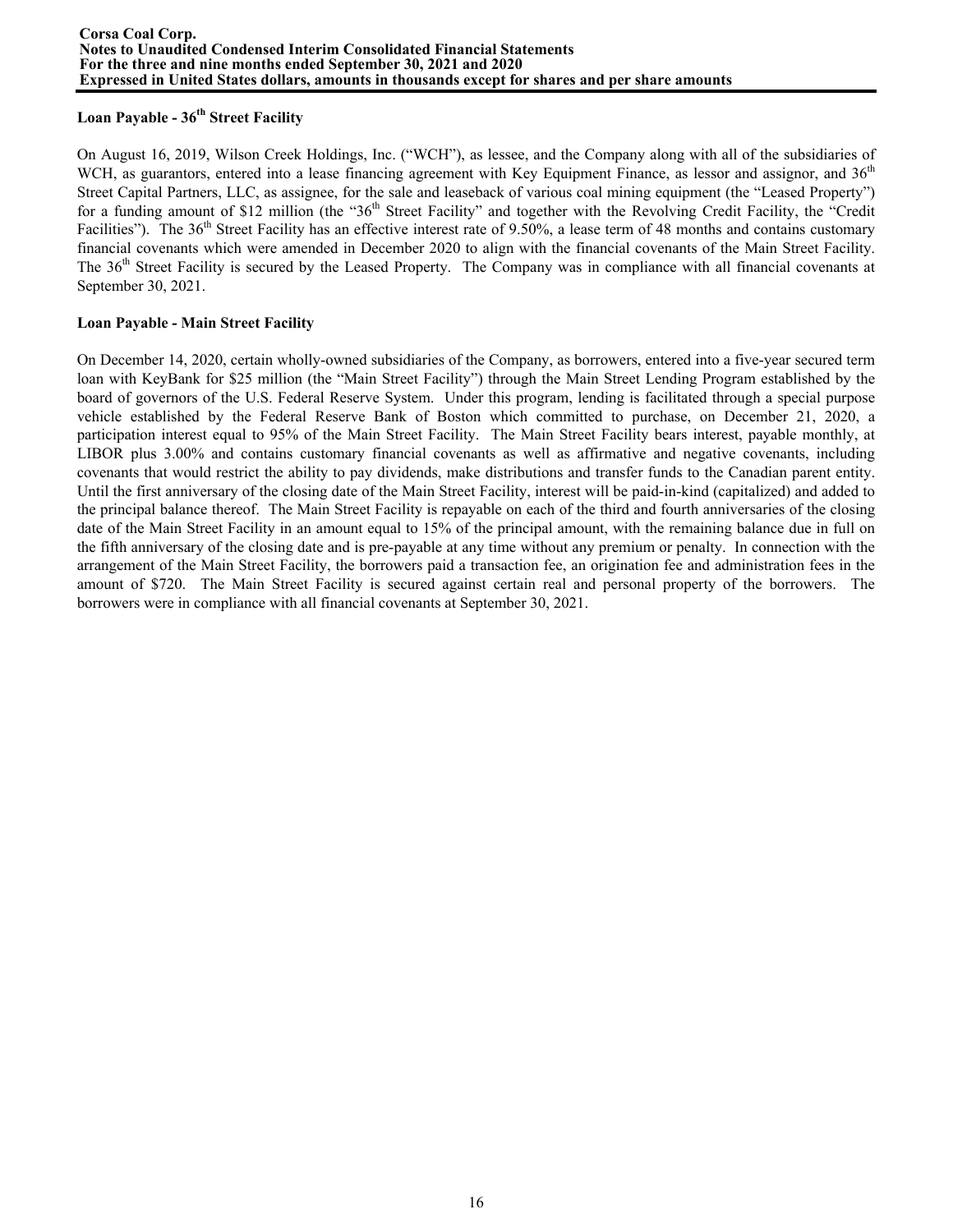#### **Corsa Coal Corp. Notes to Unaudited Condensed Interim Consolidated Financial Statements For the three and nine months ended September 30, 2021 and 2020 Expressed in United States dollars, amounts in thousands except for shares and per share amounts**

The changes in the loan payable balance are as follows:

|                             |   |           |    |                    |   | 36 <sup>th</sup> Street Facility |     |           |  |                 | <b>Main Street Facility</b> |              |  |              |  |  |  |
|-----------------------------|---|-----------|----|--------------------|---|----------------------------------|-----|-----------|--|-----------------|-----------------------------|--------------|--|--------------|--|--|--|
|                             |   |           |    | <b>Unamortized</b> |   |                                  |     |           |  |                 |                             |              |  |              |  |  |  |
|                             |   | Principal |    | <b>Discount</b>    |   | Total                            |     | Principal |  | <b>Discount</b> |                             | <b>Total</b> |  | <b>Total</b> |  |  |  |
| Balance - January 1, 2020   | S | 10,982    | S. | (124)              | S | 10,858                           | \$. |           |  |                 |                             |              |  | 10,858       |  |  |  |
| Initial borrowing           |   |           |    |                    |   |                                  |     | 25,000    |  |                 |                             | 25,000       |  | 25,000       |  |  |  |
| Accrued interest            |   | 980       |    |                    |   | 980                              |     | 20        |  |                 |                             | 20           |  | 1,000        |  |  |  |
| Interest paid               |   | (980)     |    |                    |   | (980)                            |     |           |  |                 |                             |              |  | (980)        |  |  |  |
| Issuance costs              |   |           |    |                    |   |                                  |     |           |  | (720)           |                             | (720)        |  | (720)        |  |  |  |
| Amortization of discount    |   |           |    | 34                 |   | 34                               |     |           |  | 6               |                             | 6            |  | 40           |  |  |  |
| Principal repayment         |   | (2,610)   |    |                    |   | (2,610)                          |     |           |  |                 |                             |              |  | (2,610)      |  |  |  |
| Balance - December 31, 2020 |   | 8,372     |    | (90)               |   | 8,282                            |     | 25,020    |  | (714)           |                             | 24,306       |  | 32,588       |  |  |  |

|                                        | 36 <sup>th</sup> Street Facility |  |                 |  |              | <b>Main Street Facility</b> |           |  |                 |    |              |   |         |
|----------------------------------------|----------------------------------|--|-----------------|--|--------------|-----------------------------|-----------|--|-----------------|----|--------------|---|---------|
|                                        | <b>Unamortized</b>               |  |                 |  |              | <b>Unamortized</b>          |           |  |                 |    |              |   |         |
|                                        | Principal                        |  | <b>Discount</b> |  | <b>Total</b> |                             | Principal |  | <b>Discount</b> |    | <b>Total</b> |   | Total   |
| Balance - January 1, 2021              | 8,372                            |  | (90)            |  | 8,282        |                             | 25,020    |  | (714)           | \$ | 24,306       | S | 32,588  |
| Accrued interest                       | 486                              |  |                 |  | 486          |                             | 597       |  |                 |    | 597          |   | 1,083   |
| Interest paid                          | (486)                            |  |                 |  | (486)        |                             |           |  |                 |    |              |   | (486)   |
| Amortization of discount (note)<br>17) |                                  |  | 25              |  | 25           |                             |           |  | 107             |    | 107          |   | 132     |
| Principal repayment                    | (3,396)                          |  |                 |  | (3,396)      |                             |           |  |                 |    |              |   | (3,396) |
| Balance - September 30, 2021           | 4,976                            |  | (65)            |  | 4,911        |                             | 25,617    |  | (607)           |    | \$25.010     |   | 29,921  |
| Less: current portion                  | (3,238)                          |  | 34              |  | (3,204)      |                             |           |  |                 |    |              |   | (3,204) |
| Total long-term loan payable           | 1,738                            |  | (31)            |  | 1,707        |                             | 25,617    |  | (607)           |    | 25,010       |   | 26,717  |

#### **Paycheck Protection Program Loans Payable**

In connection with the COVID-19 pandemic, the U.S. Small Business Administration ("SBA"), an agency of the U.S. federal government, administered the Paycheck Protection Program (15 U.S.C. § 636(a)(36)), a loan program designed to incentivize qualifying businesses to keep their workers on payroll. Under the Paycheck Protection Program: (i) loans will be fully forgiven if the funds are used for payroll costs, interest on mortgages, rent and utilities (at least 60% of the forgiven amount must be used for payroll), and partially forgiven if full-time equivalent headcount declines, or if salaries and wages decrease; (ii) interest on the loans is charged at 1% and principal and interest payments are to begin seven months from the date of the loan, with a maturity date of two years from the date of the loan; (iii) no collateral is required; (iv) neither the U.S. federal government nor lenders will charge any fees; and (v) the loans are guaranteed by the SBA.

In April 2020, two of Corsa's U.S. subsidiaries, WCH and Wilson Creek Energy, LLC, entered into loan agreements under the Paycheck Protection Program providing for loans in an aggregate amount of \$8,353. The loan agreements are with KeyBank, as lender, and include standard terms and conditions under the Paycheck Protection Program. The Company used the funds as contemplated under the Paycheck Protection Program and previously expected \$7,227 to be forgiven and has recognized the expected grant income in the three and nine months ended September 30, 2020 in other income and expense in the condensed interim consolidated statements of operations and comprehensive income (loss). In the three months ended September 30, 2021, both loans were fully forgiven and the remaining \$1,126 was recognized as grant income in the three and nine months ended September 30, 2021.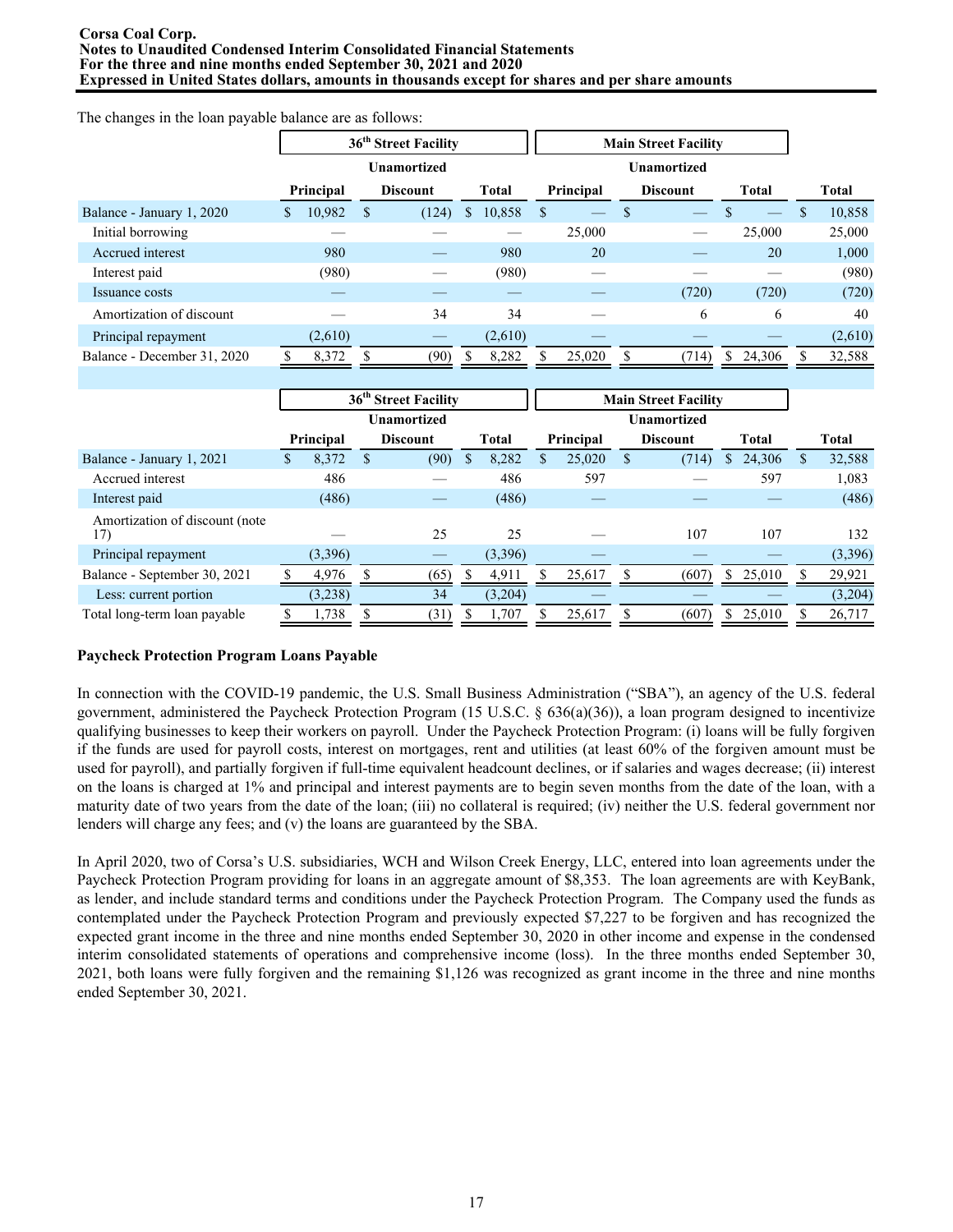# **10. Other Liabilities**

Other liabilities consist of the following:

|                                                | September 30, | December 31, |         |  |  |  |
|------------------------------------------------|---------------|--------------|---------|--|--|--|
|                                                | 2021          | 2020         |         |  |  |  |
| Workers' compensation provision (a)            | 5,995         | S            | 6,446   |  |  |  |
| Transportation contract liquidated damages (b) | 101           |              | 394     |  |  |  |
| Other $(c)$                                    | 52            |              | 251     |  |  |  |
|                                                | 6,148         |              | 7,091   |  |  |  |
| Less: current portion $(a,b,c)$                | (1,096)       |              | (1,625) |  |  |  |
| <b>Total Other Liabilities</b>                 | 5,052         |              | 5,466   |  |  |  |

- (a) The provision relates to workers' compensation and occupational disease claims that have not yet been paid by the Company. The estimates use an actuarial valuation approach based on historical claims and known events, where such estimates may differ materially from the estimates used herein. The balance that is expected to be settled within the next twelve months is \$943. The Company has established separate trust funds with its insurance carriers to pay potential awards and claims related to workers' compensation claims (note 5).
- (b) The Company's subsidiary, PBS Coals, Inc., had contractual agreements with a transportation provider, which indicated minimum levels of coal to be shipped via rail over an expired contract period, which was not met. Corsa acquired these contractual agreements as a result of an acquisition. The balance that is expected to be settled within the next twelve months is \$101.
- (c) Other includes various accruals based on management's best estimate of other matters, all of which are expected to be settled within the next twelve months.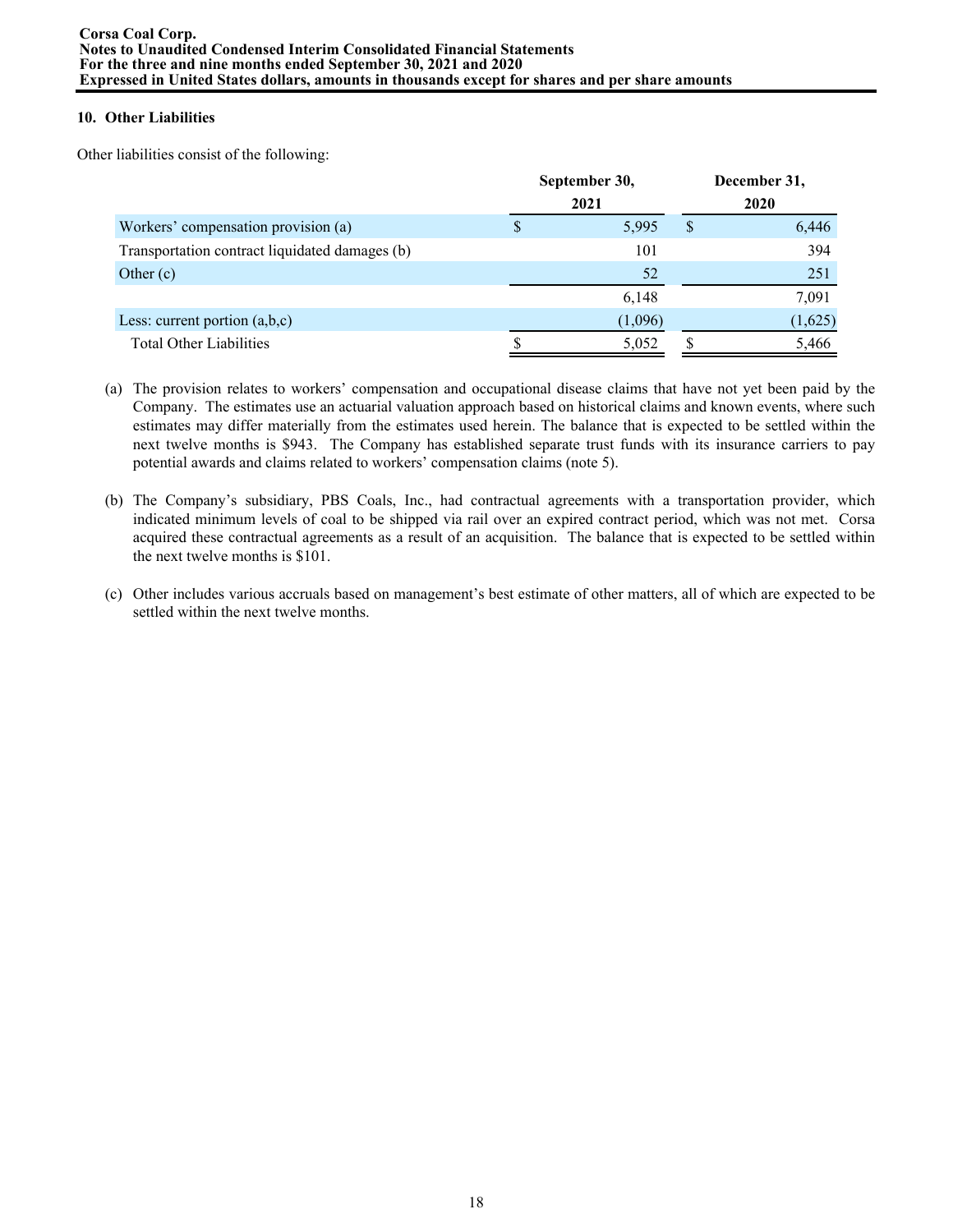## **11. Reclamation and Water Treatment Provision**

The Company's reclamation and water treatment provision arises from its obligations to undertake site reclamation and remediation as well as certain water treatment activities in connection with its historical operations.

The changes to the reclamation and water treatment provision were as follows:

|                                                     |                    | <b>Site</b>            |                           | Water                 |                    |              |
|-----------------------------------------------------|--------------------|------------------------|---------------------------|-----------------------|--------------------|--------------|
|                                                     |                    | <b>Reclamation and</b> |                           | <b>Treatment</b>      |                    |              |
|                                                     |                    | <b>Remediation (a)</b> |                           | <b>Obligation</b> (b) |                    | <b>Total</b> |
| Balance - January 1, 2020                           | $\mathbf{\hat{S}}$ | 33,848                 | $\mathsf{\$}$             | 25,323                | $\mathsf{\$}$      | 59,171       |
|                                                     |                    |                        |                           |                       |                    |              |
| Costs incurred                                      |                    | (1, 445)               |                           | (1,806)               |                    | (3,251)      |
| Change in estimate                                  |                    | 3,866                  |                           | 6,597                 |                    | 10,463       |
| Accretion expense                                   |                    | 640                    |                           | 486                   |                    | 1,126        |
|                                                     |                    | 3,061                  |                           | 5,277                 |                    | 8,338        |
|                                                     |                    |                        |                           |                       |                    |              |
| Balance - December 31, 2020                         | \$                 | 36,909                 | $\mathsf{\$}$             | 30,600                | \$                 | 67,509       |
|                                                     |                    |                        |                           |                       |                    |              |
| Costs incurred                                      |                    | (1, 392)               |                           | (1, 535)              |                    | (2,927)      |
| Change in estimate                                  |                    | 72                     |                           |                       |                    | 72           |
| Accretion expense (note 17)                         |                    | 219                    |                           | 195                   |                    | 414          |
|                                                     |                    | (1,101)                |                           | (1,340)               |                    | (2, 441)     |
|                                                     |                    |                        |                           |                       |                    |              |
| Balance - September 30, 2021                        | $\mathbf{\hat{S}}$ | 35,808                 | \$                        | 29,260                | $\mathbf{\hat{S}}$ | 65,068       |
|                                                     |                    |                        |                           |                       |                    |              |
| Less: current portion                               |                    | (1,229)                |                           | (1, 417)              |                    | (2,646)      |
| Long-Term Reclamation and Water Treatment Provision | \$                 | 34,579                 | $\boldsymbol{\mathsf{S}}$ | 27,843                | $\$$               | 62,422       |
|                                                     |                    |                        |                           |                       |                    |              |
| Estimated costs (undiscounted cash flow basis)      | S                  | 32,220                 | $\mathcal{S}$             | 26,277                | \$                 | 58,497       |
| End of reclamation period                           |                    | $1-21$ years           |                           | Perpetual             |                    |              |
| Discount rate                                       |                    | $0.10\% - 1.47\%$      |                           | $0.10\% - 1.45\%$     |                    |              |
| Inflation rate                                      |                    | 2.0%                   |                           | 2.0%                  |                    |              |

- (a) Site reclamation and remediation
	- (i) The current portion represents the amount of costs expected to be incurred by the Company within one year from September 30, 2021.
	- (ii) At September 30, 2021, the Company had \$64,967 in surety bonds outstanding to secure reclamation obligations.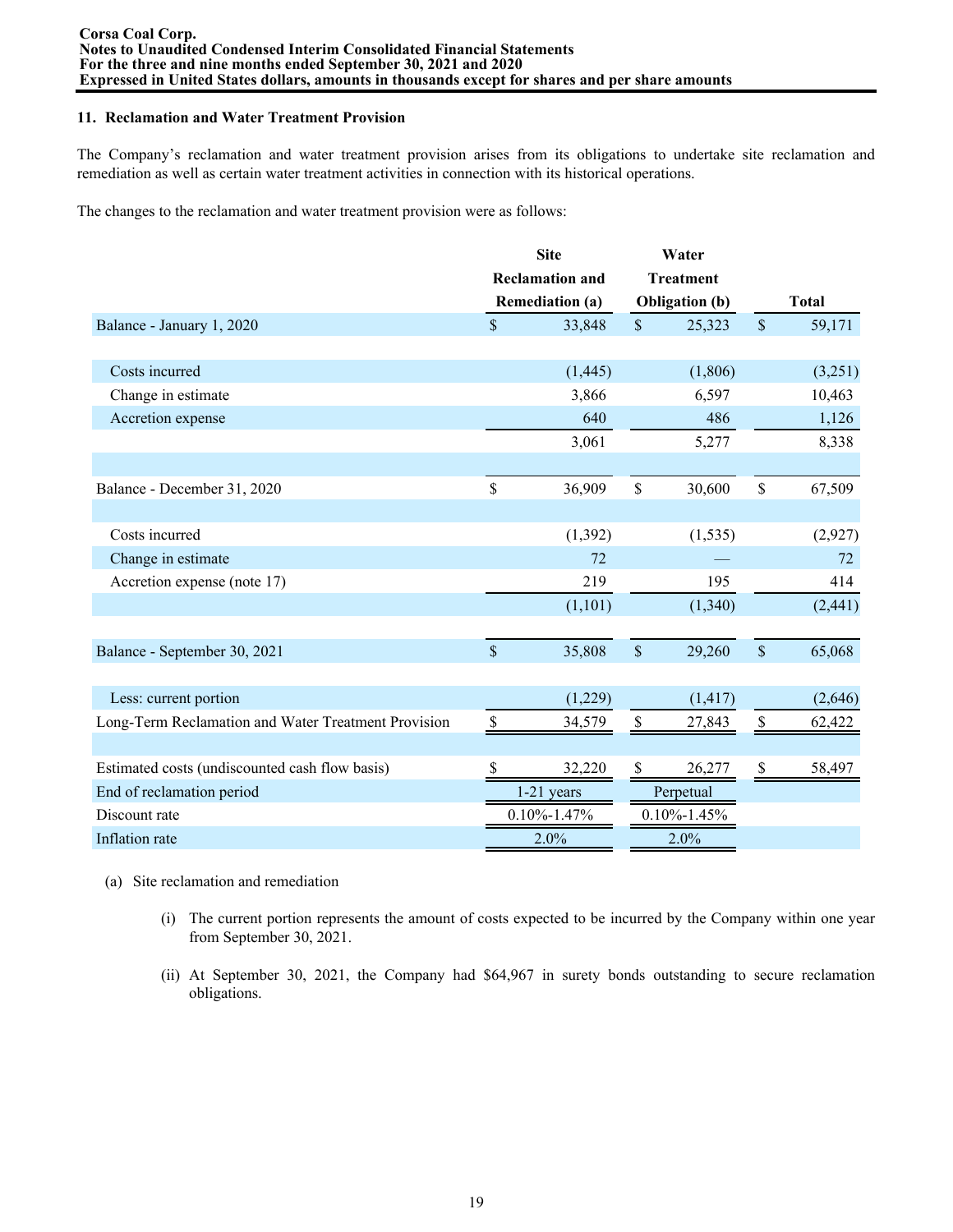## (b) Water treatment obligation

The Company has signed certain agreements with U.S. environmental and regulatory agencies which require the monitoring and treatment of water in areas where the Company is operating or has operated in the past. The Company has the obligation to fund such water treatment activities and has recorded a provision for the total expected costs of such water treatment.

Water treatment costs incurred are offset against the water treatment provision. At each reporting period, the Company makes a determination of the estimated costs of water treatment using assumptions effective as of the end of the reporting period. The change in estimate within the reporting period is charged to cost of sales.

Certain factors may cause the expected water treatment costs to vary materially from the estimates included herein, including, but not limited to, changes in water quality and changes in laws and regulations. The estimates used herein represent management's best estimates as of the end of the reporting period.

The Company was required to establish separate trust funds to ensure water treatment activities would continue after the Company ceased operating in the affected areas. The cash is invested in debt and equity securities and income earned on such funds, under certain circumstances, may be used by the Company to pay for certain water treatment costs once the trust funds have been fully funded. See note  $5(a)$  for a further description of the water treatment trust funds.

The current portion represents the amount of costs expected to be incurred by the Company within one year from September 30, 2021.

## **12. Share Capital**

The authorized capital of the Company consists of an unlimited number of Common Shares without par value and an unlimited number of preferred shares issuable in series, with such rights, privileges, restrictions and conditions as the Board of Directors of the Company may determine from time to time. At September 30, 2021 and December 31, 2020, the Company had 103,275,076 and 94,759,245 Common Shares outstanding, respectively, and no preferred shares outstanding.

On May 31, 2021, QKGI Legacy Holdings, LP ("Legacy QKGI") redeemed 170,316,639 common membership units of Wilson Creek Energy, LLC ("WCE") which entitled Legacy QKGI to a 19% non-controlling interest in the net assets, income and expenses of WCE. The Company elected to satisfy the redemption by issuing 8,515,831 Common Shares and Legacy QKGI no longer has a minority interest in the net assets, income and expenses of WCE.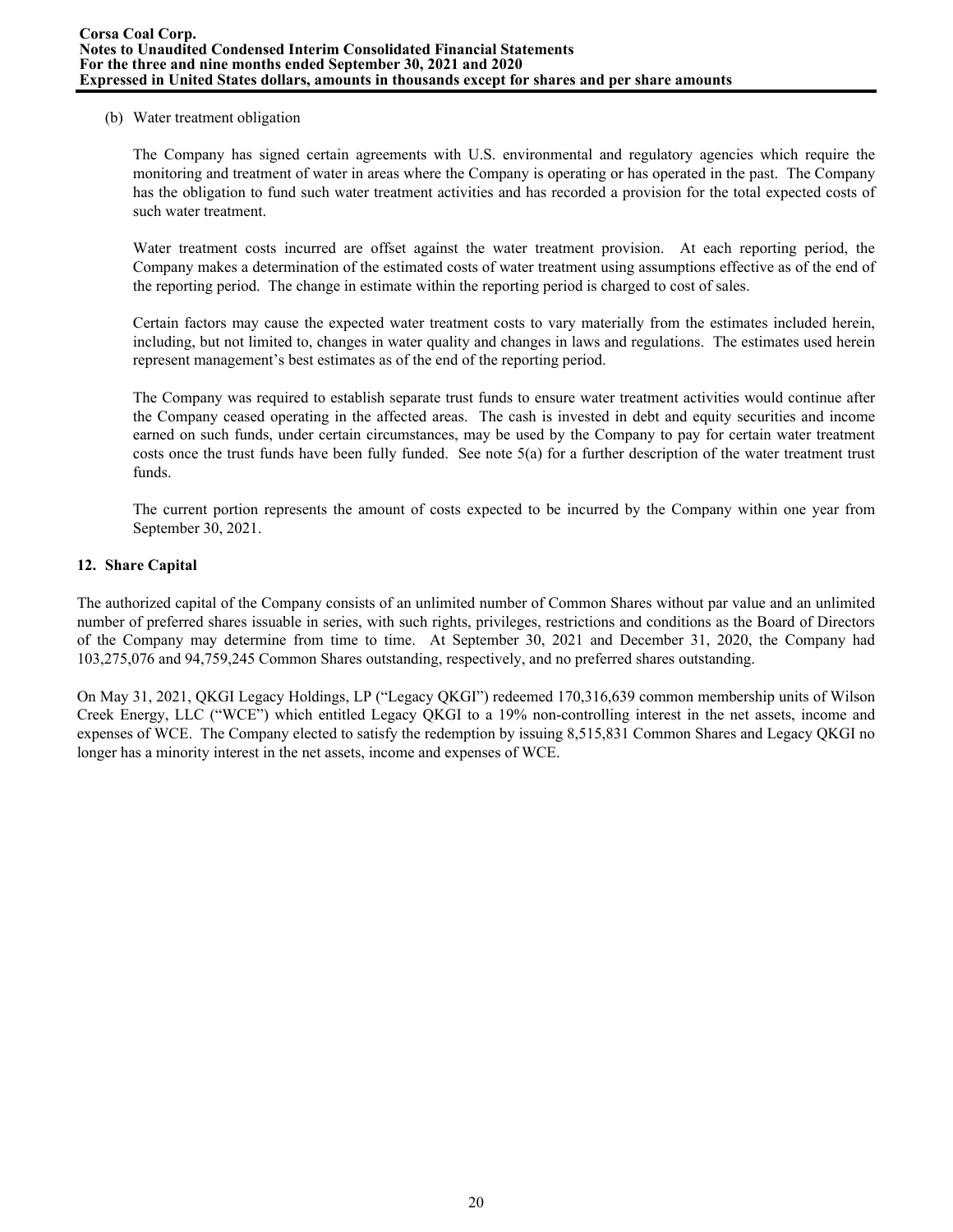# **13. Revenue**

Revenue consists of the following:

|                          |               | For the three months ended |              |        | For the nine months ended |               |      |         |  |  |  |
|--------------------------|---------------|----------------------------|--------------|--------|---------------------------|---------------|------|---------|--|--|--|
|                          | September 30, |                            |              |        |                           | September 30, |      |         |  |  |  |
|                          | 2020<br>2021  |                            |              |        | 2021                      |               | 2020 |         |  |  |  |
| Metallurgical coal sales | S             | 35,169                     | <sup>S</sup> | 22,474 |                           | 88,104        | S    | 108,996 |  |  |  |
| Thermal coal sales       |               | 375                        |              | 496    |                           | 1,594         |      | 705     |  |  |  |
| Tolling revenue          |               | 493                        |              | 348    |                           | 949           |      | 1,250   |  |  |  |
| Limestone sales          |               | 343                        |              | 268    |                           | 778           |      | 700     |  |  |  |
|                          |               | 36,380                     |              | 23,586 |                           | 91.425        |      | 111,651 |  |  |  |

The following table displays revenue from contracts with customers and other sources:

|                                       |               | For the three months ended | For the nine months ended |               |  |         |  |  |
|---------------------------------------|---------------|----------------------------|---------------------------|---------------|--|---------|--|--|
|                                       | September 30, |                            |                           | September 30, |  |         |  |  |
|                                       | 2021          | 2020                       |                           | 2021          |  | 2020    |  |  |
| Revenue from contracts with customers | 36,014        | 23.281                     |                           | 90.495        |  | 110,760 |  |  |
| Revenue from other sources            | 366           | 305                        |                           | 930           |  | 891     |  |  |
|                                       | 36,380        | 23,586                     |                           | 91.425        |  | 111.651 |  |  |

Revenue from other sources is primarily thermal coal and limestone sold to various customers where control passes upon the loading of the coal or limestone at a point of sale transaction.

Corsa derives revenue from contracts with customers through the transfer of goods and services at a point in time in the following by type and geographical regions:

|                                             | For the three months ended September 30, 2021 |                      |  |                |   |                |              |        |  |  |  |  |  |
|---------------------------------------------|-----------------------------------------------|----------------------|--|----------------|---|----------------|--------------|--------|--|--|--|--|--|
|                                             |                                               | <b>Metallurgical</b> |  | <b>Thermal</b> |   | <b>Tolling</b> |              |        |  |  |  |  |  |
| <b>Geographic Region</b>                    |                                               | Coal                 |  | Coal           |   | Revenue        | <b>Total</b> |        |  |  |  |  |  |
| Asia                                        | \$                                            | 16,596               |  |                |   |                |              | 16,596 |  |  |  |  |  |
| <b>United States</b>                        |                                               | 12,902               |  | 352            |   | 493            |              | 13,747 |  |  |  |  |  |
| Europe                                      |                                               | 5,671                |  |                |   |                |              | 5,671  |  |  |  |  |  |
| Total revenue from contracts with customers |                                               | 35.169               |  | 352            | ъ | 493            | S            | 36.014 |  |  |  |  |  |

|                                             | For the three months ended September 30, 2020 |               |  |                |  |                |       |        |  |  |  |  |  |
|---------------------------------------------|-----------------------------------------------|---------------|--|----------------|--|----------------|-------|--------|--|--|--|--|--|
|                                             |                                               | Metallurgical |  | <b>Thermal</b> |  | <b>Tolling</b> |       |        |  |  |  |  |  |
| <b>Geographic Region</b>                    | Coal                                          |               |  | Coal           |  | Revenue        | Total |        |  |  |  |  |  |
| Asia                                        | S                                             | 4,312         |  |                |  |                |       | 4,312  |  |  |  |  |  |
| <b>United States</b>                        |                                               | 7.308         |  | 459            |  | 348            |       | 8,115  |  |  |  |  |  |
| South America                               |                                               | 10,854        |  |                |  |                |       | 10,854 |  |  |  |  |  |
| Total revenue from contracts with customers |                                               | 22,474        |  | 459            |  | 348            |       | 23,281 |  |  |  |  |  |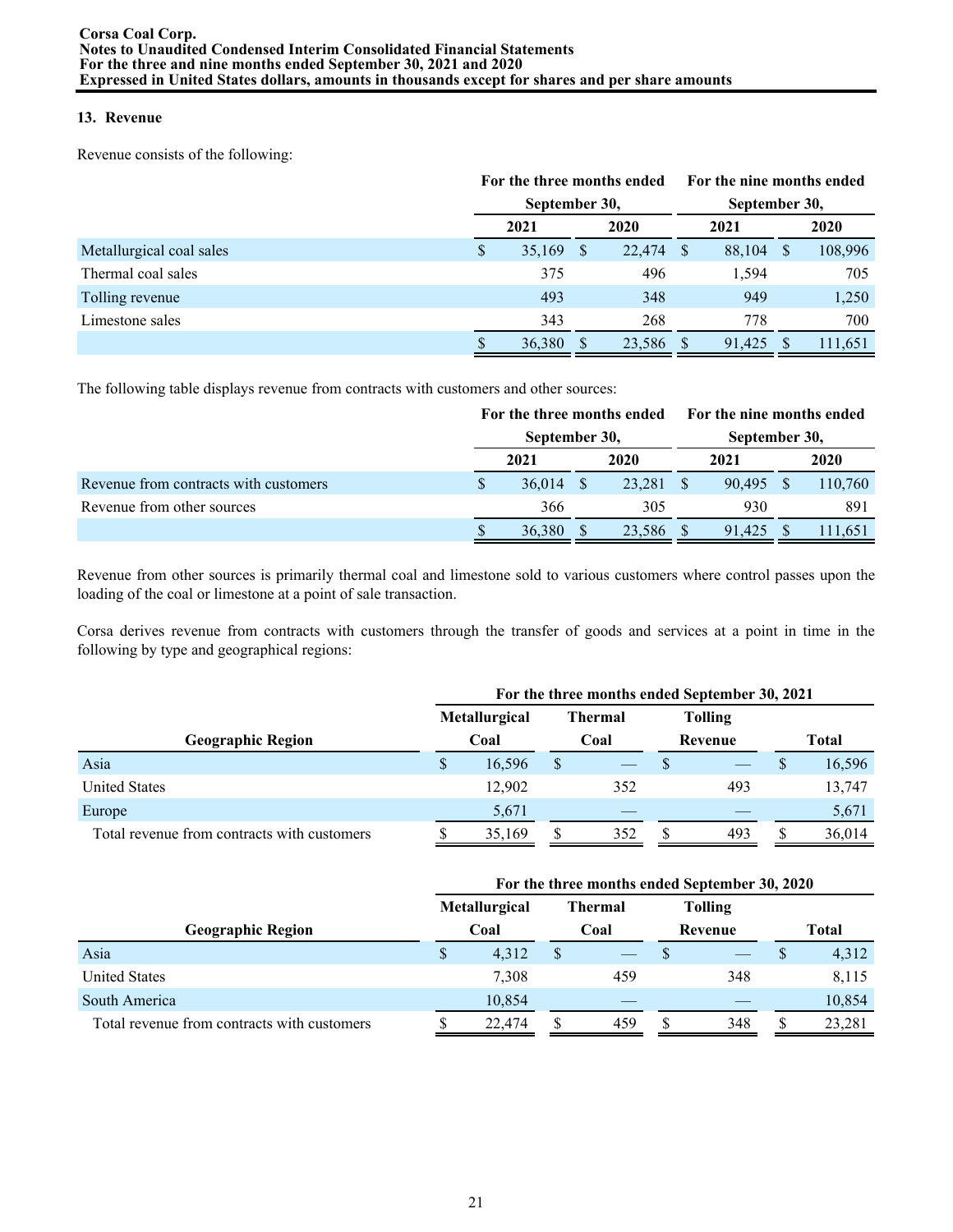#### **Corsa Coal Corp. Notes to Unaudited Condensed Interim Consolidated Financial Statements For the three and nine months ended September 30, 2021 and 2020 Expressed in United States dollars, amounts in thousands except for shares and per share amounts**

|                                             |                      |        |  | For the nine months ended September 30, 2021 |  |                |       |        |
|---------------------------------------------|----------------------|--------|--|----------------------------------------------|--|----------------|-------|--------|
|                                             | <b>Metallurgical</b> |        |  | <b>Thermal</b>                               |  | <b>Tolling</b> |       |        |
| <b>Geographic Region</b>                    | Coal                 |        |  | Coal                                         |  | Revenue        | Total |        |
| Asia                                        | \$                   | 35,585 |  |                                              |  |                |       | 35,585 |
| <b>United States</b>                        |                      | 46.848 |  | 1.442                                        |  | 949            |       | 49,239 |
| Europe                                      |                      | 5,671  |  |                                              |  |                |       | 5,671  |
| Total revenue from contracts with customers |                      | 88,104 |  | .442                                         |  | 949            |       | 90,495 |

|                                             | For the nine months ended September 30, 2020 |                      |   |                |  |                |              |         |
|---------------------------------------------|----------------------------------------------|----------------------|---|----------------|--|----------------|--------------|---------|
|                                             |                                              | <b>Metallurgical</b> |   | <b>Thermal</b> |  | <b>Tolling</b> |              |         |
| <b>Geographic Region</b>                    | Coal                                         |                      |   | Coal           |  | Revenue        |              | Total   |
| Asia                                        | S                                            | 43,538               | S |                |  |                | <sup>S</sup> | 43,538  |
| <b>United States</b>                        |                                              | 37,123               |   | 514            |  | 1.250          |              | 38,887  |
| South America                               |                                              | 27,213               |   |                |  |                |              | 27,213  |
| Europe                                      |                                              | 1,122                |   |                |  |                |              | 1,122   |
| Total revenue from contracts with customers |                                              | 108,996              |   | 514            |  | ,250           | S            | 110,760 |

## **14. Cost of Sales**

Cost of sales consists of the following:

|                                                         | For the three months ended |        |              |        |      | For the nine months ended |   |         |  |  |
|---------------------------------------------------------|----------------------------|--------|--------------|--------|------|---------------------------|---|---------|--|--|
|                                                         | September 30,              |        |              |        |      | September 30,             |   |         |  |  |
|                                                         |                            | 2021   | 2020         |        | 2021 |                           |   | 2020    |  |  |
| Mining and processing costs                             | \$                         | 24,628 | <sup>S</sup> | 21,012 | - \$ | 64,685 \$                 |   | 66,147  |  |  |
| Purchased coal costs                                    |                            | 1,529  |              | 39     |      | 4,002                     |   | 13,613  |  |  |
| Royalty expense                                         |                            | 1,775  |              | 1,509  |      | 4,222                     |   | 5,204   |  |  |
| Amortization expense                                    |                            | 4,670  |              | 4,966  |      | 12,726                    |   | 16,490  |  |  |
| Transportation costs from preparation plant to customer |                            | 1,570  |              | 3,426  |      | 4,294                     |   | 12,835  |  |  |
| Idle mine expense                                       |                            | 190    |              | 129    |      | 493                       |   | 294     |  |  |
| Tolling costs                                           |                            | 281    |              | 221    |      | 518                       |   | 793     |  |  |
| Limestone costs                                         |                            | 282    |              | (24)   |      | 708                       |   | 316     |  |  |
| Change in estimate of reclamation provision             |                            |        |              |        |      |                           |   | 278     |  |  |
| Write-off of advance royalties and other assets         |                            |        |              | 65     |      |                           |   | 484     |  |  |
| Other costs                                             |                            | 523    |              | 661    |      | 590                       |   | 1,048   |  |  |
| Cost of sales                                           |                            | 35,448 |              | 32,004 |      | 92,238                    |   | 117,502 |  |  |
| Cost of sales - asset impairment                        |                            |        |              |        |      |                           |   | 41,684  |  |  |
| <b>Total cost of sales</b>                              | \$                         | 35,448 | \$           | 32,004 | \$   | 92,238                    | S | 159,186 |  |  |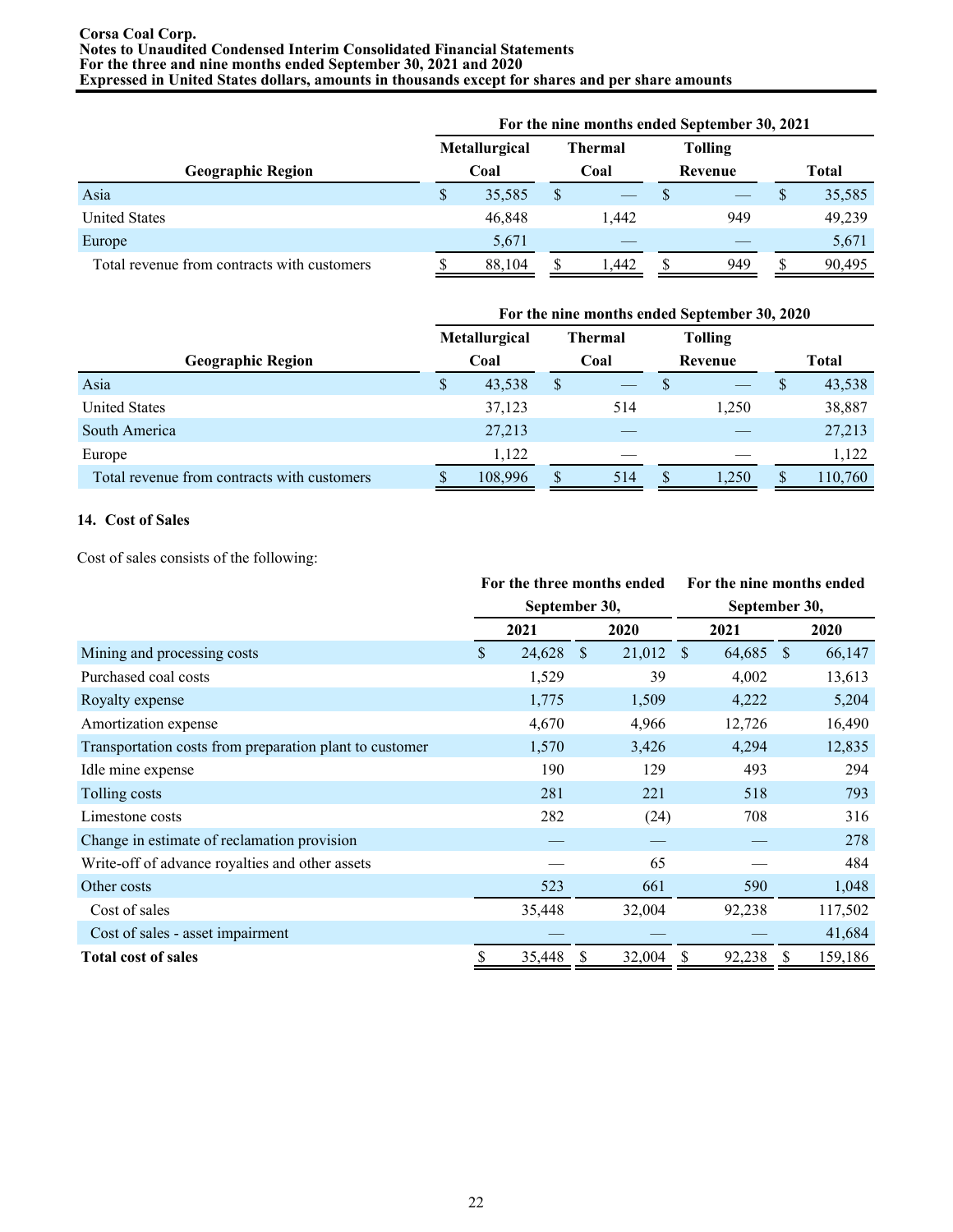## **15. Selling, General and Administrative Expense**

Selling, general and administrative expense consists of the following:

|                                 | For the three months ended |       |     |       |      | For the nine months ended |     |       |  |  |
|---------------------------------|----------------------------|-------|-----|-------|------|---------------------------|-----|-------|--|--|
|                                 | September 30,              |       |     |       |      | September 30,             |     |       |  |  |
|                                 |                            | 2021  |     | 2020  |      | 2021                      |     | 2020  |  |  |
| Salaries and other compensation | S                          | 1,047 | -S  | 996   | - \$ | 2,982                     | - S | 3,134 |  |  |
| Employee benefits               |                            | 304   |     | 281   |      | 712                       |     | 768   |  |  |
| Selling expense                 |                            | 122   |     | 222   |      | 349                       |     | 334   |  |  |
| Professional fees               |                            | 409   |     | 623   |      | 1,407                     |     | 1,586 |  |  |
| Office expenses and insurance   |                            | 334   |     | 340   |      | 874                       |     | 1,043 |  |  |
| Other                           |                            | 77    |     | 45    |      | 199                       |     | 195   |  |  |
|                                 |                            | 2,293 | \$. | 2,507 |      | 6,523                     |     | 7,060 |  |  |

### **16. Stock-Based Compensation**

The Company has a stock option plan and a restricted share unit ("RSU") plan providing for the issuance of stock options and RSUs, respectively, to directors, officers, employees and service providers. The number of Common Shares reserved for issuance under the stock option plan may not exceed 10% of the total number of issued and outstanding Common Shares on a non-diluted basis on the grant date. Additionally, the number of Common Shares that may be acquired under a stock option or RSU granted to a certain participant is determined by the Company's Board of Directors and may not exceed 5% of the total number of issued and outstanding Common Shares on the grant date on a non-diluted basis. The exercise price of the stock options granted shall comply with the requirements of the stock exchange on which the Common Shares are listed (currently the TSX Venture Exchange). The maximum term of any stock option may not exceed five years unless approved by the Company's Board of Directors. Generally, stock options vest over three years. Each RSU granted entitles the participant to receive, from the Company, payment in cash or, at the option of the Company, payment in fully paid Common Shares. For a cash payment, the RSUs will be redeemed by the Company for cash equal to the market value of the Common Shares, determined based on the volume weighted average trading price of a Common Share on the stock exchange during the five trading days immediately preceding the payment date. In the event that the Company elects to satisfy all or part of its payment obligation in fully paid Common Shares, the Company will satisfy the payment obligation with the issuance, or delivery, of fully paid Common Shares on the payment date. No RSUs have been granted, including during the three and nine months ended September 30, 2021 and 2020. At September 30, 2021 and 2020, there were 5,308,258 and 2,199,291 stock options available for issuance under the stock option plan, respectively.

The following illustrates the changes in issued and outstanding stock options:

|                              | Number of            | Weighted<br>Average   |
|------------------------------|----------------------|-----------------------|
|                              | <b>Stock Options</b> | <b>Exercise Price</b> |
|                              | (000's)              | (C\$)                 |
| Balance - January 1, 2020    | 7,959                | \$1.08                |
| Options cancelled/forfeited  | (1,233)              | 1.11                  |
| Options expired              | (1, 449)             | 1.00                  |
| Balance - December 31, 2020  | 5,277                | 1.09                  |
| Options granted              | 150                  | 0.45                  |
| Options cancelled/forfeited  | (70)                 | 1.08                  |
| Options expired              | (338)                | 1.40                  |
| Balance - September 30, 2021 | 5,019                | \$1.05                |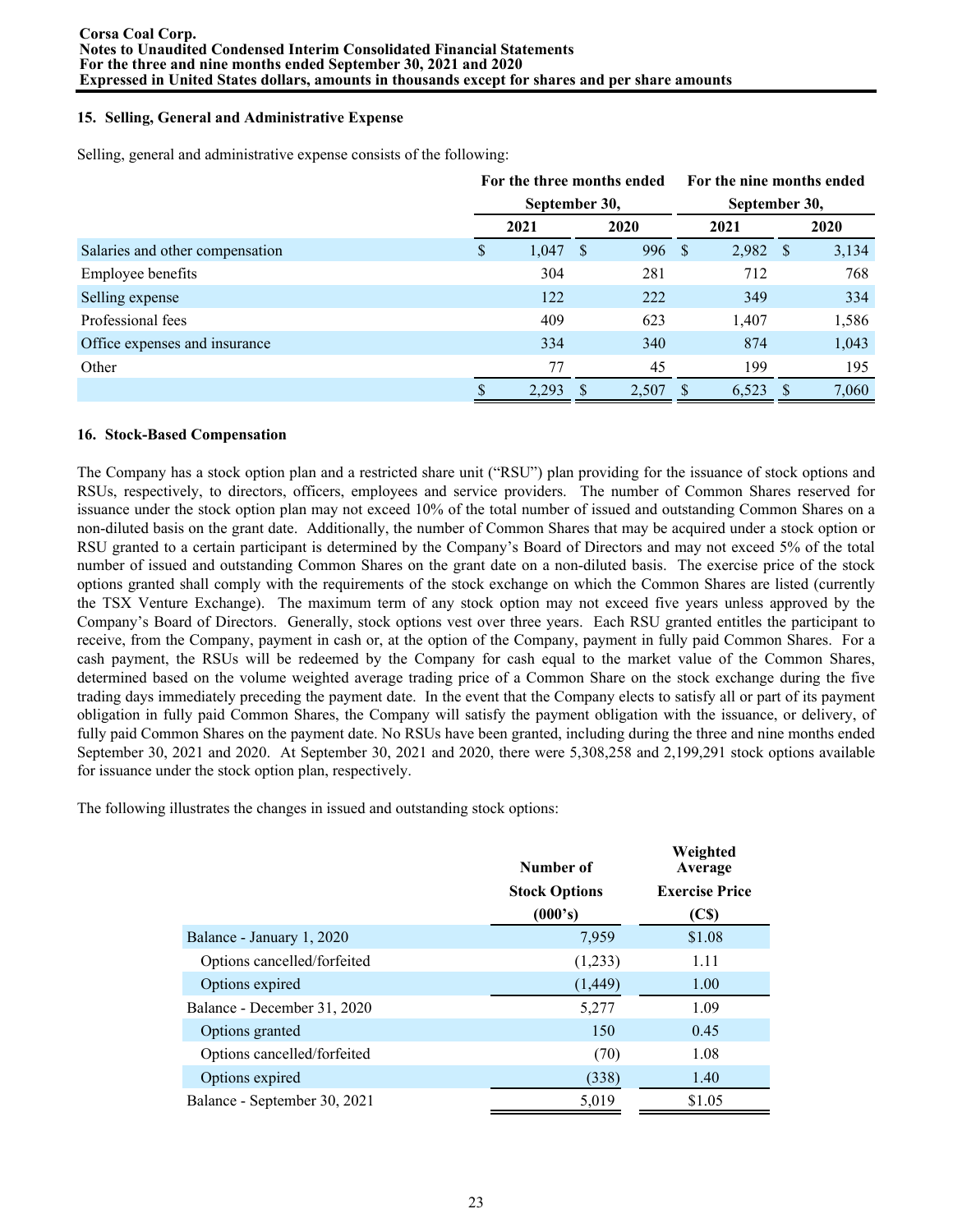The following illustrates the stock options granted. These stock options were granted to a director and officer of the Company and were valued using a Black-Scholes pricing model at the date granted using the following valuation assumptions:

| Date of grant:           | August 11, 2021      |
|--------------------------|----------------------|
| Options granted (000's): | 150                  |
| Expected life in years:  | $2$ to $4$           |
| Exercise price:          | C\$0.45              |
| Risk-free interest rate: | $0.23\%$ to $0.63\%$ |
| Common Share price:      | C\$0.45              |
| Expected volatility:     | 93% to 114%          |
| Dividend yield:          | $-$ %                |
| Forfeiture rate:         | 14.85%               |

For the three and nine months ended September 30, 2021 and 2020, the Company recorded stock-based compensation expense on the outstanding stock options, which is included in selling, general and administrative expense, as follows:

|                                  | For the three months ended For the nine months ended |  |      |  |               |  |      |  |
|----------------------------------|------------------------------------------------------|--|------|--|---------------|--|------|--|
|                                  | September 30,                                        |  |      |  | September 30, |  |      |  |
|                                  | 2021                                                 |  | 2020 |  | 2021          |  | 2020 |  |
| Stock-based compensation expense | 47                                                   |  | 131S |  | 126.          |  | 296  |  |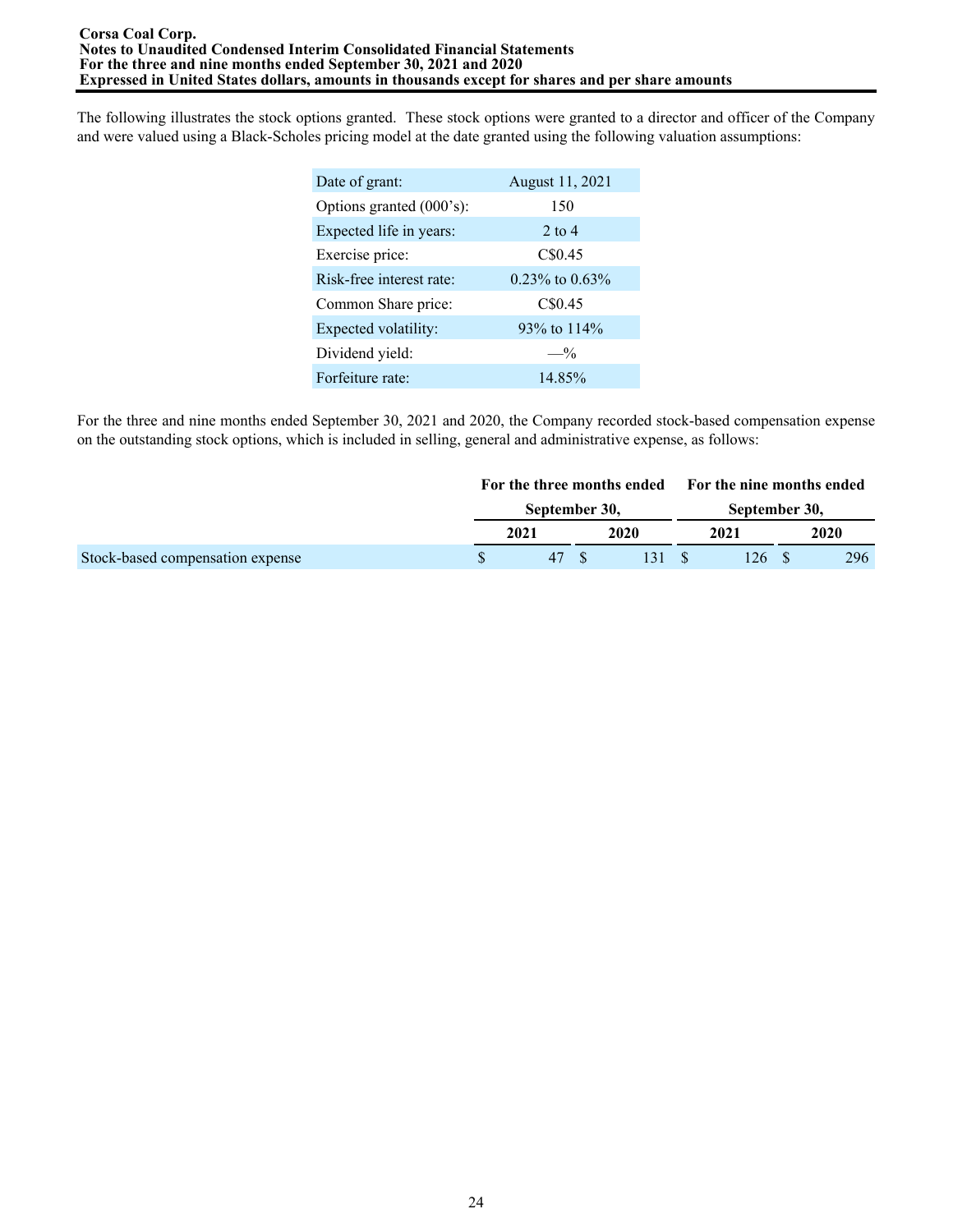## **17. Finance (Expense) and Income**

Finance (expense) and income included in the condensed interim consolidated statements of operations and comprehensive income (loss) are summarized as follows:

|                                                                     |                           |               | For the three months ended | For the nine months ended |               |               |          |  |  |
|---------------------------------------------------------------------|---------------------------|---------------|----------------------------|---------------------------|---------------|---------------|----------|--|--|
|                                                                     |                           | September 30, |                            |                           | September 30, |               |          |  |  |
|                                                                     |                           | 2021          | 2020                       |                           | 2021          |               | 2020     |  |  |
| <b>Finance expense</b>                                              |                           |               |                            |                           |               |               |          |  |  |
| Amortization of discount on loan payable (note 9)                   | \$                        | $(44)$ \$     | $(9)$ \$                   |                           | $(132)$ \$    |               | (26)     |  |  |
| Amortization of Revolving Credit Facility fees                      |                           | (75)          | (62)                       |                           | (145)         |               | (133)    |  |  |
| Bond premium expense                                                |                           | (653)         | (487)                      |                           | (1,630)       |               | (1,364)  |  |  |
| Interest expense                                                    |                           | (611)         | (433)                      |                           | (1,931)       |               | (1, 539) |  |  |
| Foreign exchange loss                                               |                           |               | (7)                        |                           |               |               | (12)     |  |  |
| Accretion on reclamation and water treatment provision<br>(note 11) |                           | (139)         | (283)                      |                           | (414)         |               | (843)    |  |  |
| Income (loss) on restricted investments                             |                           |               | 1,164                      |                           |               |               | (159)    |  |  |
| Total finance (expense) income                                      | $\mathsf{\$}$             | $(1,522)$ \$  | $(117)$ \$                 |                           | $(4,252)$ \$  |               | (4,076)  |  |  |
|                                                                     |                           |               |                            |                           |               |               |          |  |  |
| <b>Finance income</b>                                               |                           |               |                            |                           |               |               |          |  |  |
| Interest income                                                     | \$                        | 1             | \$<br>$\overline{2}$       | \$                        |               | \$            | 26       |  |  |
| Foreign exchange gain                                               |                           | (6)           |                            |                           | 2             |               |          |  |  |
| Income on restricted investments                                    |                           | (154)         |                            |                           | 1,320         |               |          |  |  |
| Total finance income                                                | $\mathbf{\hat{S}}$        | $(159)$ \$    | $\overline{2}$             | $\mathcal{S}$             | 1,323         | $\mathcal{S}$ | 26       |  |  |
|                                                                     |                           |               |                            |                           |               |               |          |  |  |
| Net finance (expense) income                                        | $\boldsymbol{\mathsf{S}}$ | $(1,681)$ \$  | $(115)$ \$                 |                           | (2,929)       | $\mathcal{S}$ | (4,050)  |  |  |

## **18. Other Income and Expense**

Other income (expense) of the Company included in the condensed interim consolidated statements of operations and comprehensive income (loss) are summarized below.

|                                              |    | For the three months ended |    | For the nine months ended |  |            |  |       |
|----------------------------------------------|----|----------------------------|----|---------------------------|--|------------|--|-------|
|                                              |    | September 30,              |    | September 30,             |  |            |  |       |
|                                              |    | 2021                       |    | 2020                      |  | 2021       |  | 2020  |
| Employee retention credit (note 3)           | У. | 2,458                      | -S | $\overline{\phantom{0}}$  |  | $6,867$ \$ |  |       |
| PPP grant income (note 9)                    |    | 1,126                      |    | 7,227                     |  | 1,126      |  | 7,227 |
| Filter cake sales and refuse disposal income |    | 256                        |    | 187                       |  | 656        |  | 312   |
| Gain on property dispositions                |    | 94                         |    |                           |  | 232        |  |       |
| Royalty income                               |    | 32                         |    | 29                        |  | 94         |  | 220   |
| Other                                        |    | 9                          |    | 18                        |  | (57)       |  | 294   |
|                                              |    | 3,975                      |    | 7,461                     |  | 8.918      |  | 8,053 |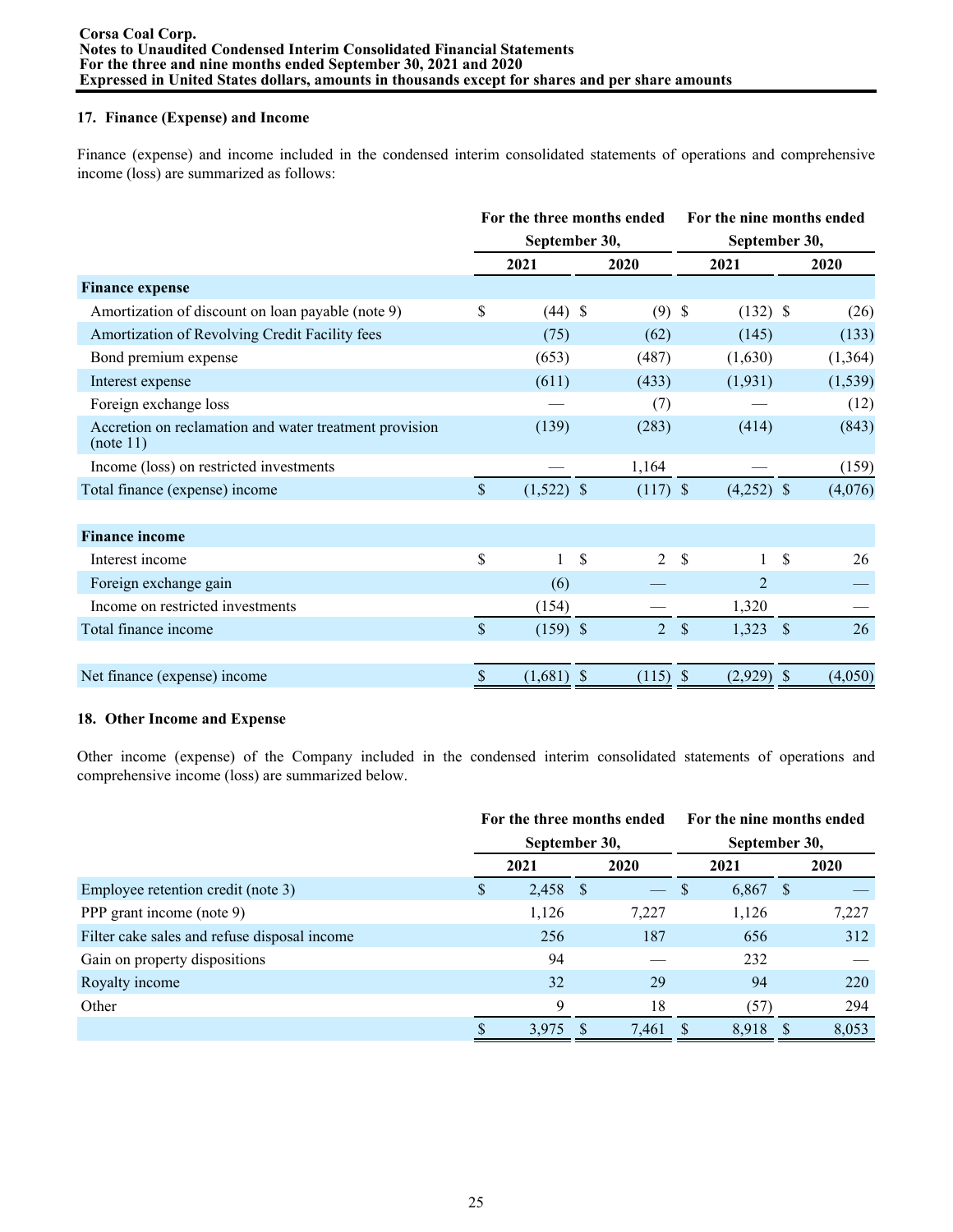## **19. Earnings per Share**

Basic and diluted earnings (loss) per Common Share is summarized as follows:

|                                                                         | For the three months ended<br>September 30, |         |  |              |  | For the nine months ended |  |           |  |  |  |
|-------------------------------------------------------------------------|---------------------------------------------|---------|--|--------------|--|---------------------------|--|-----------|--|--|--|
|                                                                         |                                             |         |  |              |  | September 30,             |  |           |  |  |  |
|                                                                         |                                             | 2021    |  | 2020         |  | 2021                      |  | 2020      |  |  |  |
| Basic and diluted loss attributable to common shareholders              | $\mathbb{S}$                                | 933     |  | $(3,590)$ \$ |  | $(1,206)$ \$              |  | (44, 129) |  |  |  |
|                                                                         |                                             |         |  |              |  |                           |  |           |  |  |  |
| Basic weighted average number of Common Shares<br>outstanding (000's)   |                                             | 103,275 |  | 94,759       |  | 98,596                    |  | 94,759    |  |  |  |
| Dilutive effect of stock options (000's)                                |                                             | 446     |  |              |  |                           |  |           |  |  |  |
| Diluted weighted average number of Common Shares<br>outstanding (000's) |                                             | 103.721 |  | 94,759       |  | 98,596                    |  | 94,759    |  |  |  |
|                                                                         |                                             |         |  |              |  |                           |  |           |  |  |  |
| Basic earnings (loss) per share                                         |                                             | 0.01    |  | $(0.04)$ \$  |  | $(0.01)$ \$               |  | (0.47)    |  |  |  |
|                                                                         |                                             |         |  |              |  |                           |  |           |  |  |  |
| Diluted earnings (loss) per share                                       | \$                                          | 0.01    |  | $(0.04)$ \$  |  | $(0.01)$ \$               |  | (0.47)    |  |  |  |

In periods of net loss, the number of shares used to calculate diluted earnings per share is the same as basic earnings per share; therefore, the effect of the dilutive securities is zero for such periods. For the nine months ended September 30, 2021 and the three and nine months ended September 30, 2020, there were no instruments, including stock options, which would result in the issuance of Common Shares whose effect would be dilutive on loss per share.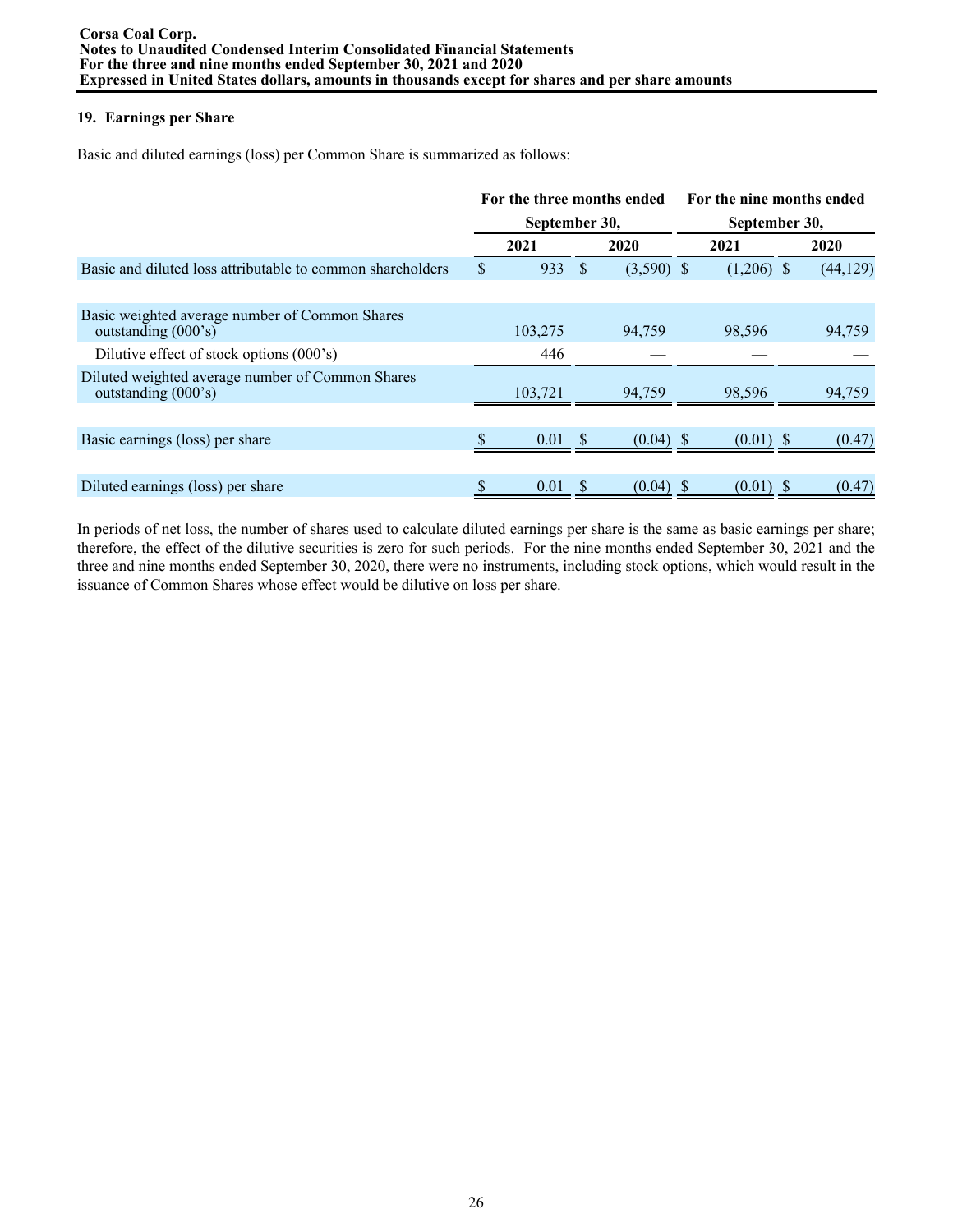#### **Corsa Coal Corp. Notes to Unaudited Condensed Interim Consolidated Financial Statements For the three and nine months ended September 30, 2021 and 2020 Expressed in United States dollars, amounts in thousands except for shares and per share amounts**

#### **20. Supplemental Cash Flow Information**

|                                                           |               | For the three months ended |               |              | For the nine months ended |               |                           |           |  |  |  |
|-----------------------------------------------------------|---------------|----------------------------|---------------|--------------|---------------------------|---------------|---------------------------|-----------|--|--|--|
|                                                           |               | September 30,              |               |              | September 30,             |               |                           |           |  |  |  |
|                                                           |               | 2021                       |               | 2020         |                           | 2021          |                           | 2020      |  |  |  |
| Change in working capital balances related to operations: |               |                            |               |              |                           |               |                           |           |  |  |  |
| Accounts receivable                                       | \$            | $(2,691)$ \$               |               | $(6,514)$ \$ |                           | $(11,082)$ \$ |                           | 16,585    |  |  |  |
| Prepaid expenses and other current assets                 |               | 324                        |               | 334          |                           | 1,783         |                           | 2,960     |  |  |  |
| Inventories                                               |               | 3,406                      |               | 4,734        |                           | 714           |                           | 2,468     |  |  |  |
| Accounts payable and accrued liabilities                  |               | (1,200)                    |               | (2,167)      |                           | 4,004         |                           | (11, 453) |  |  |  |
| Other liabilities                                         |               | (101)                      |               | (209)        |                           | (493)         |                           | (749)     |  |  |  |
|                                                           | $\$$          | $(262)$ \$                 |               | $(3,822)$ \$ |                           | $(5,074)$ \$  |                           | 9,811     |  |  |  |
|                                                           |               |                            |               |              |                           |               |                           |           |  |  |  |
| Cash paid for interest                                    | \$            | 410                        | <sup>S</sup>  | 433          | <sup>\$</sup>             | 1,336         | $\mathcal{S}$             | 1,589     |  |  |  |
| Cash paid (received) for income taxes                     |               |                            |               | $(1,291)$ \$ |                           |               | \$                        | (1,291)   |  |  |  |
|                                                           |               |                            |               |              |                           |               |                           |           |  |  |  |
| Noncash investing and financing activities:               |               |                            |               |              |                           |               |                           |           |  |  |  |
| Lease liabilities                                         |               |                            |               |              |                           |               |                           |           |  |  |  |
| Change in assets                                          | \$            | 387                        | \$            | 941          | \$                        | 387           | \$                        | 1,782     |  |  |  |
| Change in liabilities                                     | <sup>\$</sup> | 387                        | $\mathcal{S}$ | 941          | $\boldsymbol{\mathsf{S}}$ | 387           | $\boldsymbol{\mathsf{S}}$ | 1,782     |  |  |  |
|                                                           |               |                            |               |              |                           |               |                           |           |  |  |  |
| Purchase of property, plant and equipment                 |               |                            |               |              |                           |               |                           |           |  |  |  |
| Change in assets                                          | \$            | 1,518                      | \$            | 165          | \$                        | 1,449         | \$                        | 275       |  |  |  |
| Change in liabilities                                     | \$            | 1,518                      | $\mathcal{S}$ | 165          | \$                        | 1,449         | \$                        | 275       |  |  |  |
|                                                           |               |                            |               |              |                           |               |                           |           |  |  |  |
| Change in estimate of reclamation liability               |               |                            |               |              |                           |               |                           |           |  |  |  |
| Change in assets                                          | \$            | 72                         | \$            |              | S                         | 72            | \$                        |           |  |  |  |
| Change in liabilities                                     | \$            | 72                         | \$            |              | \$                        | 72            | \$                        |           |  |  |  |

## **21. Related Party Transactions**

Related party transactions include any transactions with employees, other than amounts earned as a result of their employment, transactions with companies that employees or directors either control or have significant influence over, transactions with companies who are under common control with the Company's controlling shareholder, Quintana Energy Partners L.P. ("QEP"), transactions with companies who are under common control of the Company's minority shareholder, Sev.en Met Coal Corp. ("Sev.en") and transactions with close family members of key management personnel.

Transactions with related parties included in the condensed interim consolidated statement of operations and comprehensive income (loss) and consolidated balance sheets of the Company are summarized below:

|                        |      | For the three months ended<br>September 30,                                                                                                                                                                                                                                                                                                                                                                                                                                |      |       | For the nine months ended<br>September 30, |       |  |       |  |
|------------------------|------|----------------------------------------------------------------------------------------------------------------------------------------------------------------------------------------------------------------------------------------------------------------------------------------------------------------------------------------------------------------------------------------------------------------------------------------------------------------------------|------|-------|--------------------------------------------|-------|--|-------|--|
|                        | 2021 |                                                                                                                                                                                                                                                                                                                                                                                                                                                                            | 2020 |       |                                            | 2021  |  | 2020  |  |
| Coal sales (a)         |      | $\frac{1}{2} \left( \frac{1}{2} \right) \left( \frac{1}{2} \right) \left( \frac{1}{2} \right) \left( \frac{1}{2} \right) \left( \frac{1}{2} \right) \left( \frac{1}{2} \right) \left( \frac{1}{2} \right) \left( \frac{1}{2} \right) \left( \frac{1}{2} \right) \left( \frac{1}{2} \right) \left( \frac{1}{2} \right) \left( \frac{1}{2} \right) \left( \frac{1}{2} \right) \left( \frac{1}{2} \right) \left( \frac{1}{2} \right) \left( \frac{1}{2} \right) \left( \frac$ |      | 1,382 |                                            | 2,275 |  | 1,382 |  |
| Supplies purchased (b) | (34) |                                                                                                                                                                                                                                                                                                                                                                                                                                                                            |      | (54)  |                                            | (105) |  | (128) |  |
|                        |      | 34)                                                                                                                                                                                                                                                                                                                                                                                                                                                                        | D    | 328   |                                            | 2.170 |  | .254  |  |

(a) During the nine months ended September 30, 2021 and the three and nine months ended September 30, 2020, the Company sold coal to Blackhawk Coal Sales, LLC, which is considered a related party as this entity was acquired by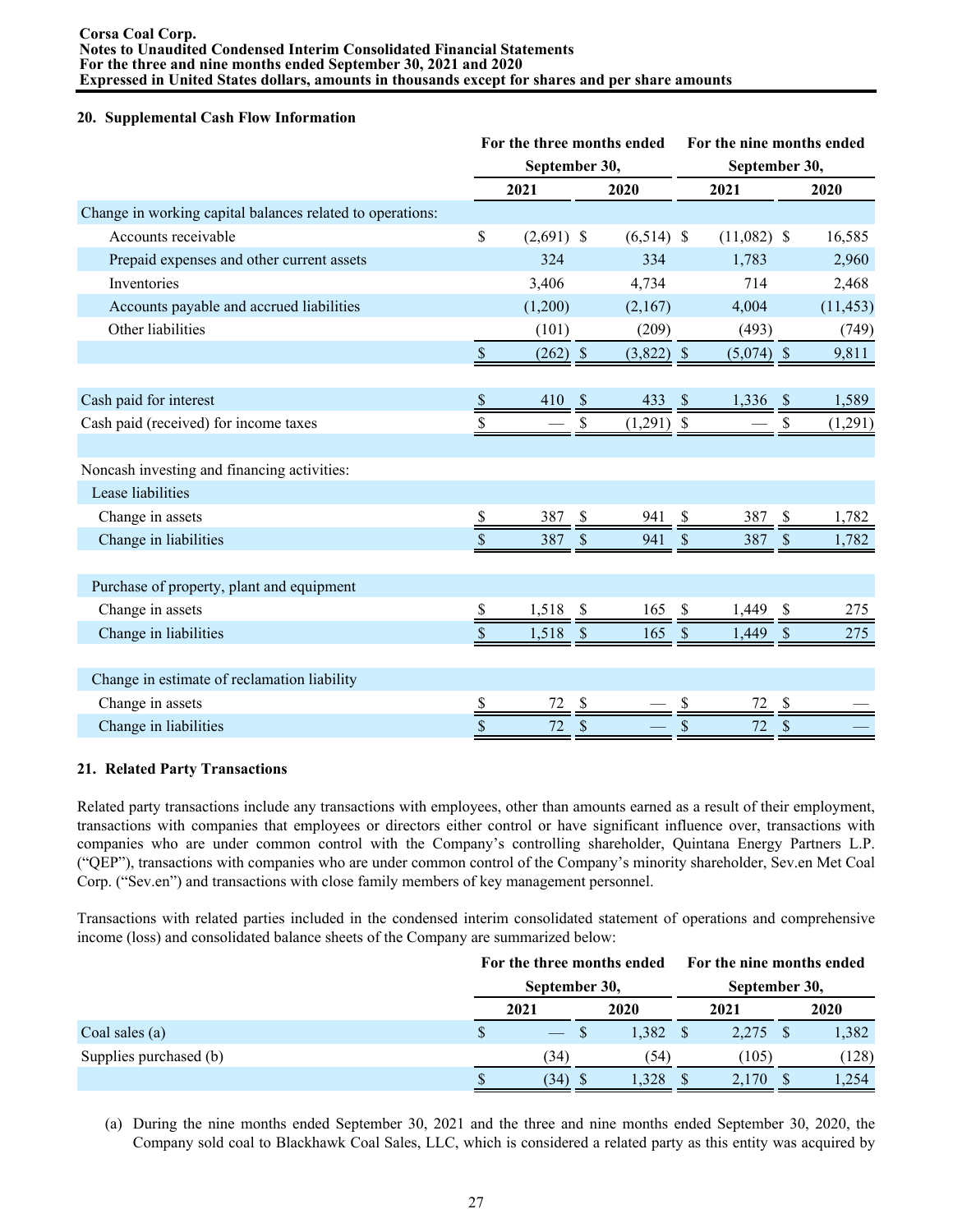the Company's minority shareholder, Sev.en, on June 1, 2020. These amounts were included in revenue in the condensed interim consolidated financial statements of operations and comprehensive income (loss).

(b) During the three and nine months ended September 30, 2021 and 2020, the Company purchased supplies used in the coal separation process from Quality Magnetite, which is significantly influenced by key management personnel of QEP. These amounts were included in cost of sales in the condensed interim consolidated statements of operations and comprehensive income (loss).

Included in accounts payable and accrued liabilities at September 30, 2021 and December 31, 2020 was \$11 and \$18, respectively, due to related parties. Included in accounts receivable at December 31, 2020 was \$166 related to coal sales to Blackhawk Coal Sales, LLC. At December 31, 2020, \$10 was included in accounts receivable related to tax withholdings paid by the Company on behalf of QEP, which were reimbursed in the nine months ended September 30, 2021. These amounts are unsecured and non-interest bearing.

### **22. Segment Information**

Management has identified its operating segments based on geographical location and product offerings. Management has identified two distinct operating segments which require separate disclosures under IFRS 8 – *Operating Segments*. The two operating segments, NAPP and the Company's corporate office, are reported on the same basis as the internal reporting of the Company, using accounting policies consistent with the annual consolidated financial statements.

NAPP is a distinct operating segment based on its metallurgical coal operations and location in the U.S. along the Northern Appalachia coal belt. The Company's corporate office provides support and manages the mining investments. The amounts charged for transactions between reportable segments were measured at the exchange value, which represented the amount of consideration established and agreed to by the reportable segments.

|                                              | For the three months ended September 30, 2021 |             |               |                     |  |  |  |  |  |
|----------------------------------------------|-----------------------------------------------|-------------|---------------|---------------------|--|--|--|--|--|
|                                              |                                               | <b>NAPP</b> | Corporate     | <b>Total</b>        |  |  |  |  |  |
| Revenues                                     | $\mathbf S$                                   | 36,380      | $\mathcal{S}$ | 36,380<br>\$        |  |  |  |  |  |
| Cost of sales                                |                                               | (35, 448)   |               | (35, 448)           |  |  |  |  |  |
| Gross income (loss)                          |                                               | 932         |               | 932                 |  |  |  |  |  |
|                                              |                                               |             |               |                     |  |  |  |  |  |
| Selling, general and administrative expenses |                                               | (1,393)     | (900)         | (2,293)             |  |  |  |  |  |
| <b>Loss from operations</b>                  |                                               | (461)       | (900)         | (1,361)             |  |  |  |  |  |
|                                              |                                               |             |               |                     |  |  |  |  |  |
| Finance expense                              |                                               | (1,049)     | (473)         | (1,522)             |  |  |  |  |  |
| Finance (loss) income                        |                                               | (154)       | (5)           | (159)               |  |  |  |  |  |
| Other income                                 |                                               | 3,877       | 98            | 3,975               |  |  |  |  |  |
| Income (loss) before tax                     |                                               | 2,213       | (1,280)       | 933                 |  |  |  |  |  |
|                                              |                                               |             |               |                     |  |  |  |  |  |
| Current income tax expense                   |                                               |             |               |                     |  |  |  |  |  |
| Deferred income tax expense                  |                                               |             |               |                     |  |  |  |  |  |
| Provision for income taxes                   |                                               |             |               |                     |  |  |  |  |  |
|                                              |                                               |             |               |                     |  |  |  |  |  |
| Net income (loss)                            | \$                                            | 2,213       | (1,280)       | 933<br><sup>3</sup> |  |  |  |  |  |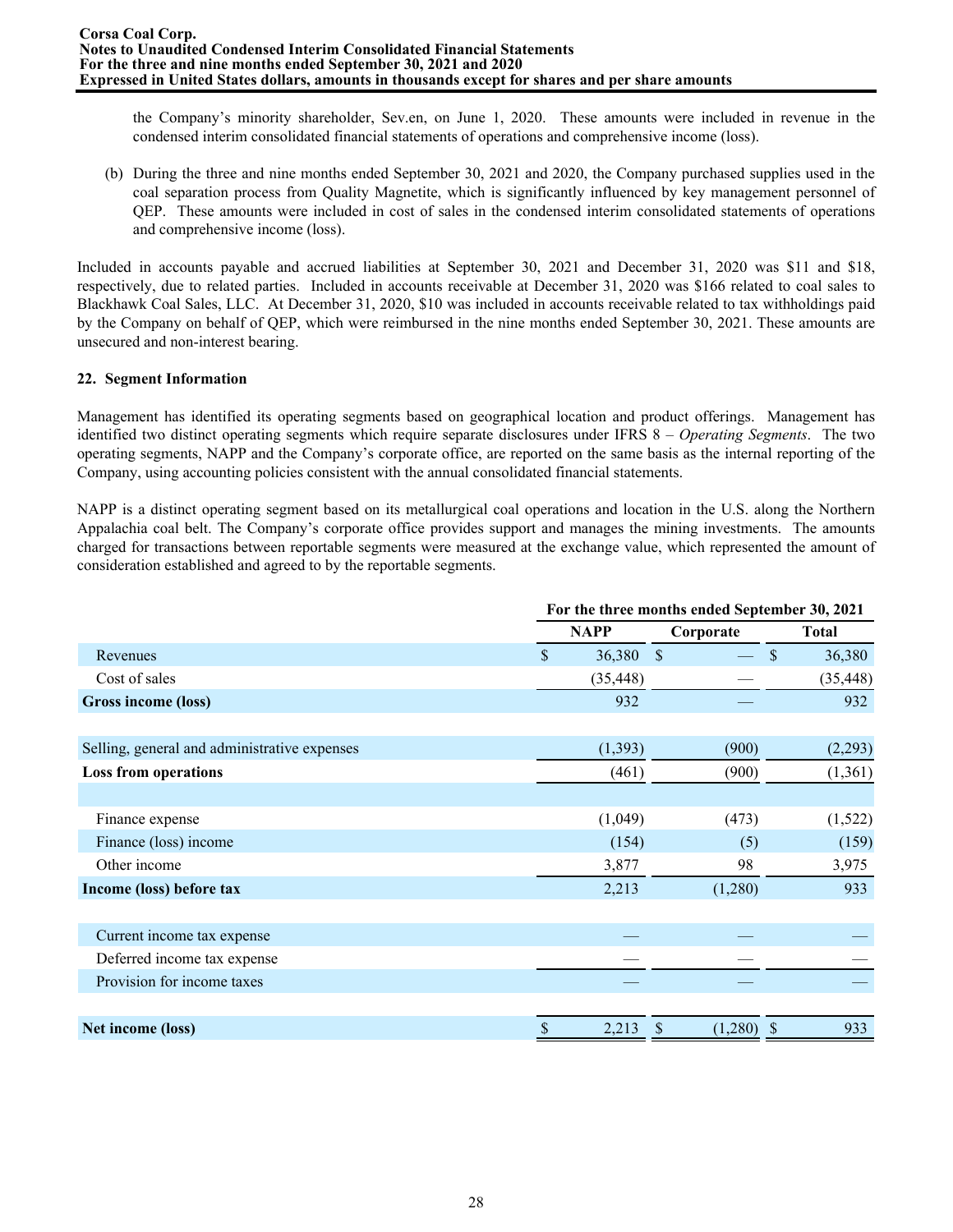#### **Corsa Coal Corp. Notes to Unaudited Condensed Interim Consolidated Financial Statements For the three and nine months ended September 30, 2021 and 2020 Expressed in United States dollars, amounts in thousands except for shares and per share amounts**

|                                              | For the three months ended September 30, 2020 |                |               |                          |  |  |  |  |
|----------------------------------------------|-----------------------------------------------|----------------|---------------|--------------------------|--|--|--|--|
|                                              |                                               | <b>NAPP</b>    | Corporate     | <b>Total</b>             |  |  |  |  |
| Revenues                                     | $\mathsf{\$}$                                 | 23,586         | $\mathcal{S}$ | $\mathbb{S}$<br>23,586   |  |  |  |  |
| Cost of sales                                |                                               | (32,004)       |               | (32,004)                 |  |  |  |  |
| Cost of sales - asset impairment             |                                               |                |               |                          |  |  |  |  |
| Total cost of sales                          |                                               | (32,004)       |               | (32,004)                 |  |  |  |  |
| <b>Gross loss</b>                            |                                               | (8, 418)       |               | (8, 418)                 |  |  |  |  |
| Selling, general and administrative expenses |                                               | (1, 587)       | (920)         | (2,507)                  |  |  |  |  |
| <b>Loss from operations</b>                  |                                               | (10,005)       | (920)         | (10, 925)                |  |  |  |  |
| Finance income (expense)                     |                                               | 241            | (358)         | (117)                    |  |  |  |  |
| Finance income                               |                                               | $\overline{2}$ |               | 2                        |  |  |  |  |
| Other income                                 |                                               | 7,212          | 249           | 7,461                    |  |  |  |  |
| Loss before tax                              |                                               | (2,550)        | (1,029)       | (3,579)                  |  |  |  |  |
| Current income tax (benefit) expense         |                                               |                |               |                          |  |  |  |  |
| Deferred income tax expense                  |                                               |                |               |                          |  |  |  |  |
| Provision for income taxes                   |                                               |                |               |                          |  |  |  |  |
| <b>Net loss</b>                              |                                               | (2,550)        | (1,029)<br>S  | <sup>\$</sup><br>(3,579) |  |  |  |  |

|                                              |               | For the nine months ended September 30, 2021 |                               |              |  |  |  |  |  |
|----------------------------------------------|---------------|----------------------------------------------|-------------------------------|--------------|--|--|--|--|--|
|                                              |               | <b>NAPP</b>                                  | Corporate                     | <b>Total</b> |  |  |  |  |  |
| Revenues                                     | $\mathsf{\$}$ | 91,425                                       | - \$                          | \$<br>91,425 |  |  |  |  |  |
| Cost of sales                                |               | (92, 238)                                    |                               | (92, 238)    |  |  |  |  |  |
| <b>Gross loss</b>                            |               | (813)                                        |                               | (813)        |  |  |  |  |  |
|                                              |               |                                              |                               |              |  |  |  |  |  |
| Selling, general and administrative expenses |               | (3,768)                                      | (2,755)                       | (6, 523)     |  |  |  |  |  |
| <b>Loss from operations</b>                  |               | (4,581)                                      | (2,755)                       | (7, 336)     |  |  |  |  |  |
|                                              |               |                                              |                               |              |  |  |  |  |  |
| Finance expense                              |               | (2, 841)                                     | (1, 411)                      | (4,252)      |  |  |  |  |  |
| Finance income                               |               | 1,320                                        | 3                             | 1,323        |  |  |  |  |  |
| Other income                                 |               | 8,820                                        | 98                            | 8,918        |  |  |  |  |  |
| Income (loss) before tax                     |               | 2,718                                        | (4,065)                       | (1, 347)     |  |  |  |  |  |
|                                              |               |                                              |                               |              |  |  |  |  |  |
| Current income tax expense                   |               |                                              |                               |              |  |  |  |  |  |
| Deferred income tax expense                  |               |                                              |                               |              |  |  |  |  |  |
| Provision for income taxes                   |               |                                              |                               |              |  |  |  |  |  |
|                                              |               |                                              |                               |              |  |  |  |  |  |
| Net income (loss)                            | $\$$          | 2,718                                        | $\mathcal{S}$<br>$(4,065)$ \$ | (1, 347)     |  |  |  |  |  |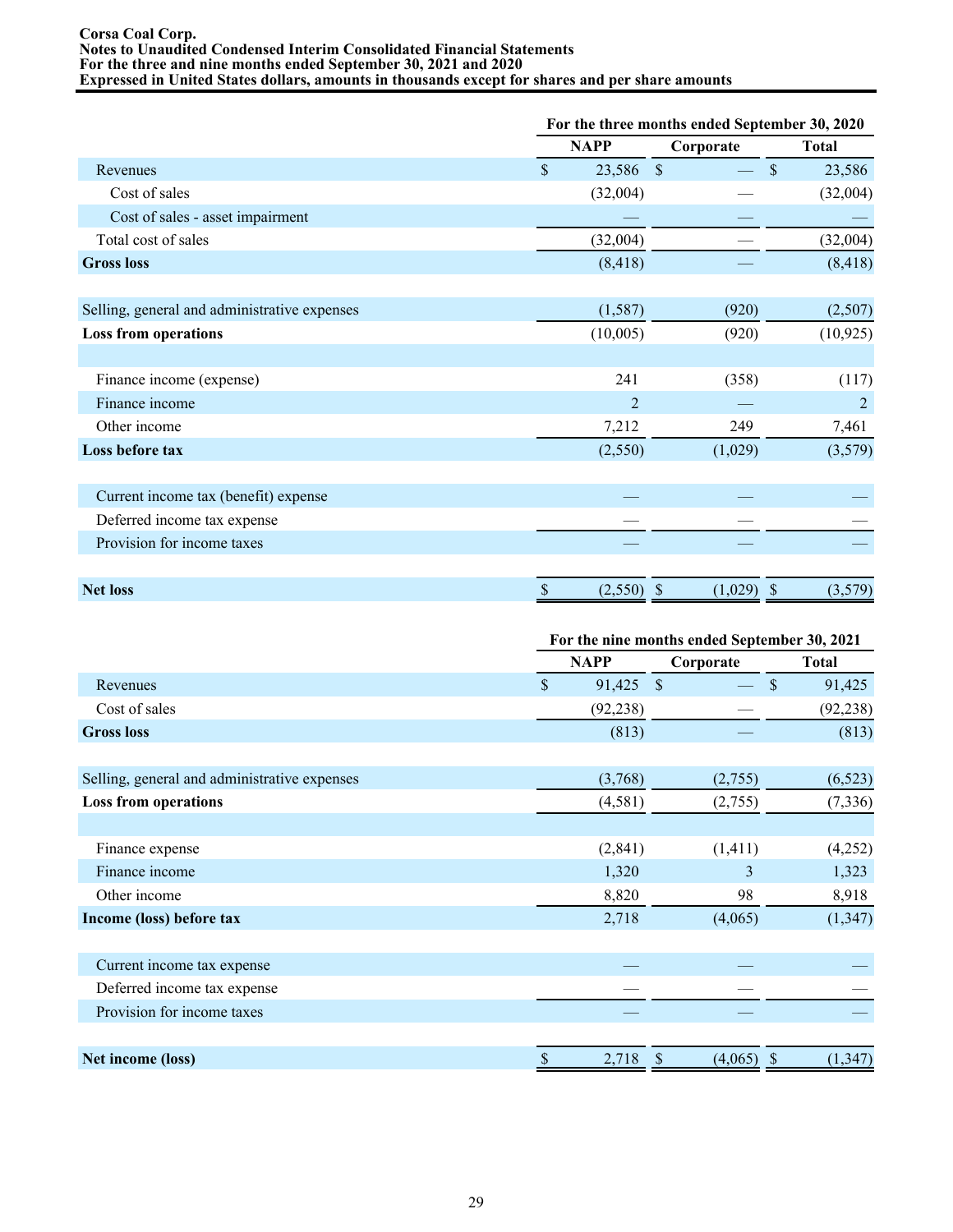#### **Corsa Coal Corp. Notes to Unaudited Condensed Interim Consolidated Financial Statements For the three and nine months ended September 30, 2021 and 2020 Expressed in United States dollars, amounts in thousands except for shares and per share amounts**

| For the nine months ended September 30, 2020 |             |                                      |                            |  |  |  |  |  |
|----------------------------------------------|-------------|--------------------------------------|----------------------------|--|--|--|--|--|
|                                              | <b>NAPP</b> | Corporate                            | <b>Total</b>               |  |  |  |  |  |
| \$                                           | 111,651     | $\mathbb{S}$                         | $\mathsf{\$}$<br>111,651   |  |  |  |  |  |
|                                              | (117,502)   |                                      | (117,502)                  |  |  |  |  |  |
|                                              | (41, 684)   |                                      | (41, 684)                  |  |  |  |  |  |
|                                              | (159, 186)  |                                      | (159, 186)                 |  |  |  |  |  |
|                                              | (47, 535)   |                                      | (47, 535)                  |  |  |  |  |  |
|                                              |             |                                      | (7,060)                    |  |  |  |  |  |
|                                              | (52,095)    | (2,500)                              | (54, 595)                  |  |  |  |  |  |
|                                              |             |                                      |                            |  |  |  |  |  |
|                                              | (2,909)     | (1,167)                              | (4,076)                    |  |  |  |  |  |
|                                              | 26          |                                      | 26                         |  |  |  |  |  |
|                                              | 7,805       | 248                                  | 8,053                      |  |  |  |  |  |
|                                              | (47, 173)   | (3, 419)                             | (50, 592)                  |  |  |  |  |  |
|                                              |             | 89                                   | 89                         |  |  |  |  |  |
|                                              |             |                                      |                            |  |  |  |  |  |
|                                              |             | 89                                   | 89                         |  |  |  |  |  |
| $\mathcal{S}$                                | (47, 173)   | (3,508)<br>$\boldsymbol{\mathsf{S}}$ | (50, 681)<br>$\mathcal{S}$ |  |  |  |  |  |
|                                              |             | (4,560)                              | (2,500)                    |  |  |  |  |  |

All of the Company's mining properties are located in the U.S. The following geographic data includes revenues, net income (loss), non-current assets, total assets and total liabilities:

|                   | For the three months ended |               |  |     |  |        |  | For the three months ended |                           |     |  |        |  |        |  |              |
|-------------------|----------------------------|---------------|--|-----|--|--------|--|----------------------------|---------------------------|-----|--|--------|--|--------|--|--------------|
|                   | <b>September 30, 2021</b>  |               |  |     |  |        |  |                            | <b>September 30, 2020</b> |     |  |        |  |        |  |              |
|                   |                            | USA<br>Canada |  |     |  | Total  |  |                            |                           |     |  | USA    |  | Canada |  | <b>Total</b> |
| Revenue           |                            | 36.380        |  |     |  | 36.380 |  | 23.586                     |                           |     |  | 23,586 |  |        |  |              |
| Net income (loss) |                            | 1.113         |  | 180 |  | 933    |  | 2.932                      |                           | 647 |  | 3,579  |  |        |  |              |

|          | For the nine months ended |       |        |       |       |        | For the nine months ended |          |     |                           |        |          |       |  |
|----------|---------------------------|-------|--------|-------|-------|--------|---------------------------|----------|-----|---------------------------|--------|----------|-------|--|
|          | <b>September 30, 2021</b> |       |        |       |       |        |                           |          |     | <b>September 30, 2020</b> |        |          |       |  |
|          |                           | USA   | Canada |       | Total |        |                           |          | USA |                           | Canada |          | Total |  |
| Revenue  |                           | .425  |        |       |       | 91.425 |                           | 111.651  |     |                           |        | 11,651   |       |  |
| Net loss |                           | (865) |        | (482) |       | 1.347  |                           | (49.075) |     | .606)                     |        | (50,681) |       |  |

|                          |         | At September 30, 2021 |         | <b>At December 31, 2020</b> |        |         |  |  |  |
|--------------------------|---------|-----------------------|---------|-----------------------------|--------|---------|--|--|--|
|                          | USA     | danada.               | Total   | USA                         | Canada | Total   |  |  |  |
| Non-current assets       | 162,752 |                       | 162.752 | S<br>167.638                |        | 167.638 |  |  |  |
| Total assets             | 206,332 | 214                   | 206,546 | 210.126                     | 26     | 210,152 |  |  |  |
| <b>Total liabilities</b> | 119.974 | 76                    | 120.050 |                             | 116    | 2.435   |  |  |  |